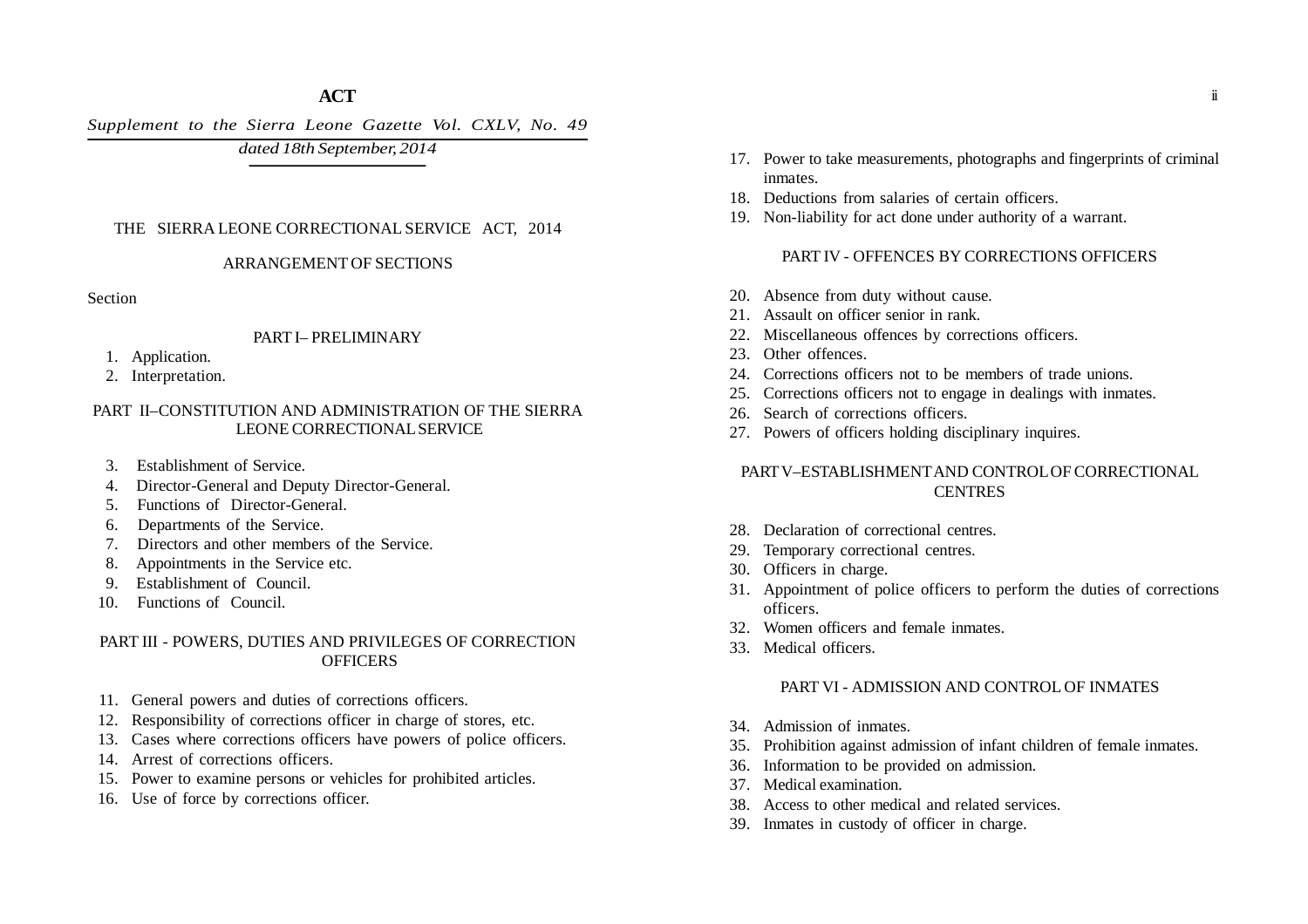iii

- 40. Transfer of inmates.
- 41. Detention of remand inmates.
- 42. Custody of person under arrest.
- 43. Inmates required as witnesses.
- 44. Inmates under Police escort.
- 45. Inmates may be transferred to any other correctional centre.
- 46. Removal of inmates with contagious diseases.
- 47. Removal of inmates of unsound mind.
- 48. Removal of sick inmates to hospital.
- 49. Measures for further security of inmates in hospital.
- 50. Corrections officer not liable for escape of inmates in hospital.
- 51. Employment of inmates and abolition of hard labour.
- 52. Employment of unconvicted inmates
- 53. Maintenance of certain inmates from private sources.
- 54. Separation of male and female inmates.
- 55. Juveniles not to be detained in correctional centres.
- 56. Inmates to be subject to correctional centre discipline.
- 57. Petitions to the Council.

### PART VII - RELEASE AND REMISSION

- 58. Release of inmates.
- 59. Remission of part of sentence of certain inmates.
- 60. Habitual criminals may be released subject to Supervision Order.
- 61. Review of sentences.
- 62. Release on parole.

### PART VIII - OFFENCES BY INMATES

- 63. Correctional centre offences.
- 64. Punishments that may be imposed by subordinate court.
- 65. Punishment of minor correctional centre offences by junior or subordinate officers.
- 66. Transfer of case.
- 67. Punishment of minor correctional centre offences by senior officer or visiting justice.
- 68. Punishment of inmates by officers in charge.
- 69. Punishment of inmates by the Director-General
- 70. Complaints Committee.
- 71. Punishment of correctional centre offences by Magistrates.
- 72. Inmate's defence.

iv

- 73. Medical examination before punishment.
- 74. Segregation of an inmate.
- 75. Register of punishments.

### PART IX–ESCAPE OF INMATES

- 76. Escape of inmates
- 77. Corrections officer aiding inmate to escape.

### PART X–OFFENCES IN RELATION TO INMATES

- 78. Prohibited articles.
- 79. Seizure of prohibited articles, etc.
- 80. Communicating with inmates.
- 81. Trespassing.
- 82. Unlawful possession of correctional centre articles.
- 83. Incitement and abetting of desertion, mutiny and sedition.
- 84. Habouring inmates.
- 85. General penalty.

### PART XI–MISCELLANEOUS PROVISIONS

- 86. Disposal of deceased's estates.
- 87. Appointment of correctional centre Ministers.
- 88. Appointment and powers of correctional centre visitors.
- 89. Rewards and gratuities.
- 90. Power to make Rules.
- 91. Repeal of Act No. 22 of 1960.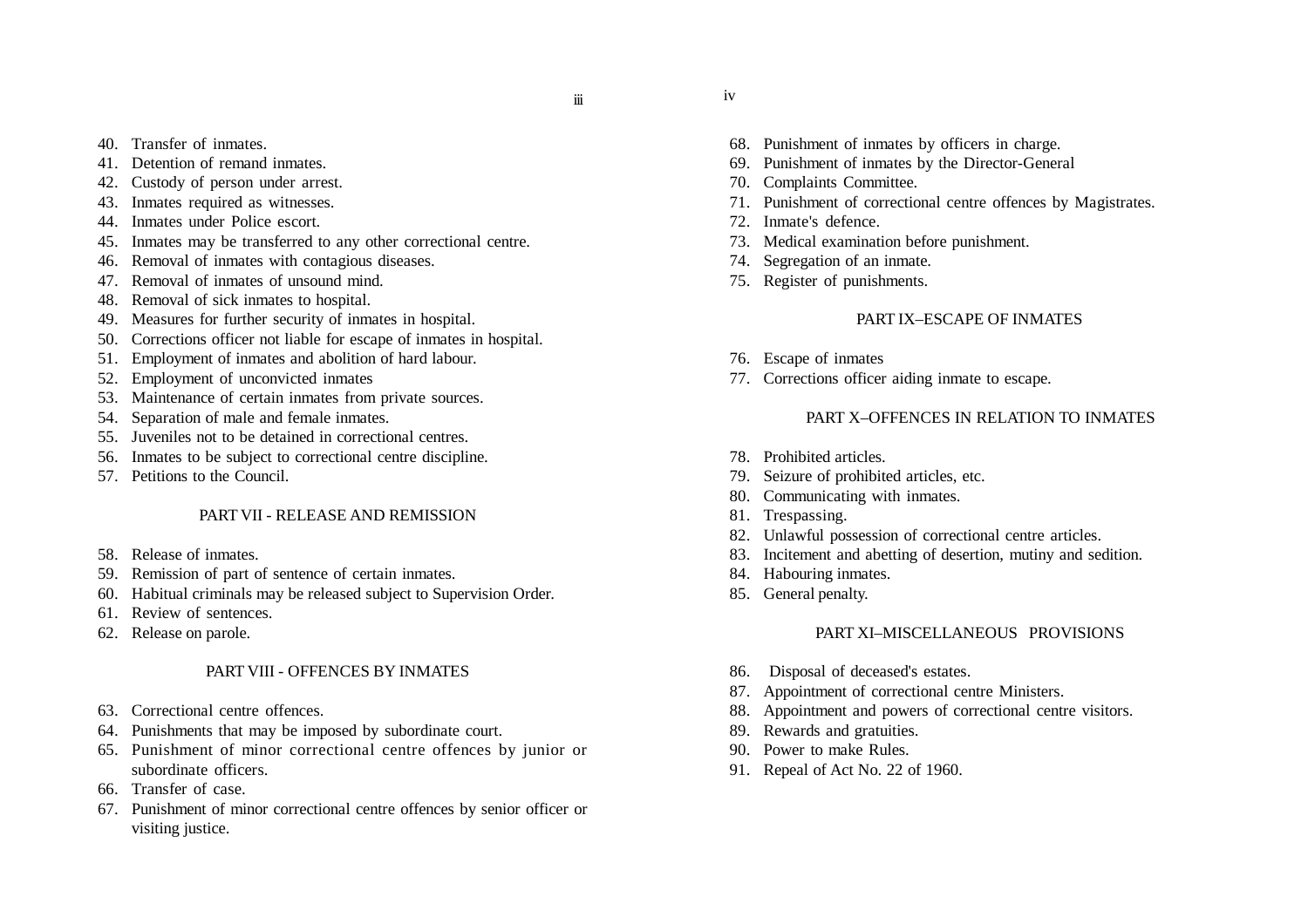SIGNED this *17th day of September, 2014.*

DR. ERNEST BAI KOROMA, *President.*





**Sierra Leone**

**The Sierra Leone Correctional Service Act, 2014.**

**Being an Act to establish the Sierra Leone Correctional Service, to introduce provisions for the organisation and management of correctional centres and for other related matters.**

> $[$   $]$ Date of commencement.

Short title.

ENACTED by the President and Members of Parliament in this present Parliament assembled.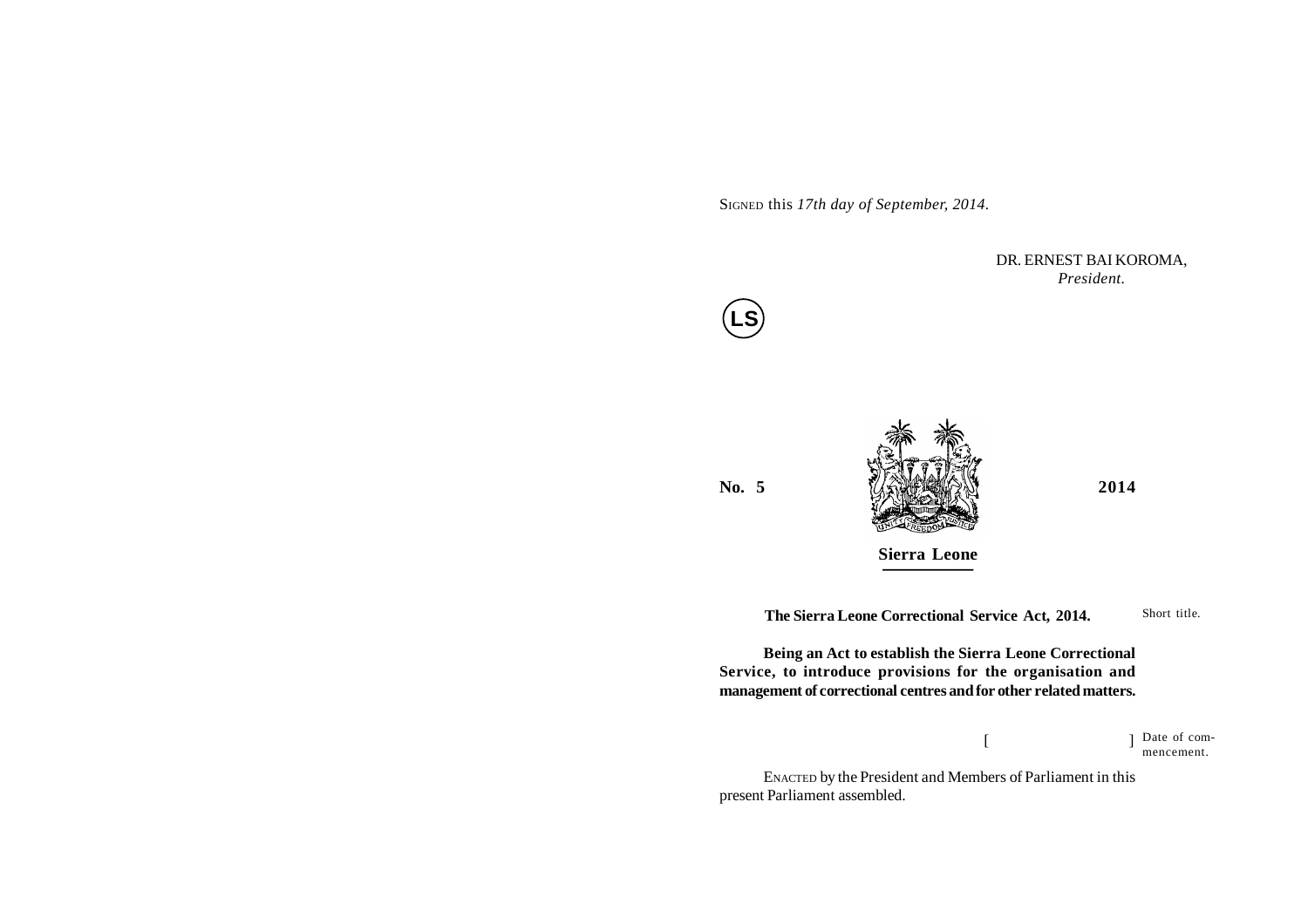**1.** (1) This Act shall apply to all correctional centres administered by the Government, all inmates lawfully held in such correctional centres and to all members of the Sierra Leone Correctional Service. Application.

> (2) Nothing in this Act shall be deemed to render unlawful the detention of inmates in chiefdom or police detention centres or lockups.

> (3) The Minister may by order apply all or any of the provisions of this Act or any subsidiary legislation made under it to any correctional or detention centre or lock-up administered by the Government, any Chiefdom Council or by the Police or to any inmate or class of inmates detained in any correctional or detention centre or lock-up or to any person employed in the control or administration of any correctional or detention centre or lock-up.

> (4) The Minister may by statutory instrument revoke or vary any order made under subsection (3).

> (5) The Minister may in any order provide that in the application of any provision of this Act or any subsidiary legislation made under it to any correctional centre or lock-up or to any inmate or class of inmates or to any person employed in the control or administration of any correctional centre the provision shall be subject to such adaptations and modifications as he may think necessary.

Interpretation.

**2.** In this Act, unless the context otherwise requires-

"aggravated correctional centre offence" means an offence declared to as such under rules made under this Act;

"appellant inmate" means any convicted criminal inmate who is detained in a correctional centre as a result of a conviction which is the subject matter of an appeal notice of which has been accepted but the decision in regard to which has not been given;

- "civil inmate" means any inmate other than a criminal inmate;
- "convicted criminal inmate" means any criminal inmate under sentence of a court or court martial;
- "correctional centre" means a correctional centre established under this Act;
- "corrections officer" means any member of the Correctional Service of whatever rank;
- "Council" means the Sierra Leone Correctional Service Council established by section 9;
- "court" means any court or authority entitled to pass a sentence in a criminal case or to order a person to be detained in custody in any case;
- "criminal inmate" means any person duly committed to custody under the writ, warrant or order of any court exercising criminal jurisdiction or by order of a court martial;
- "Director" means a Director of Correctional Services.
- "inmate" means any person, whether convicted or not, under detention in any correctional centre;"

"Judge" means a Judge of the High Court;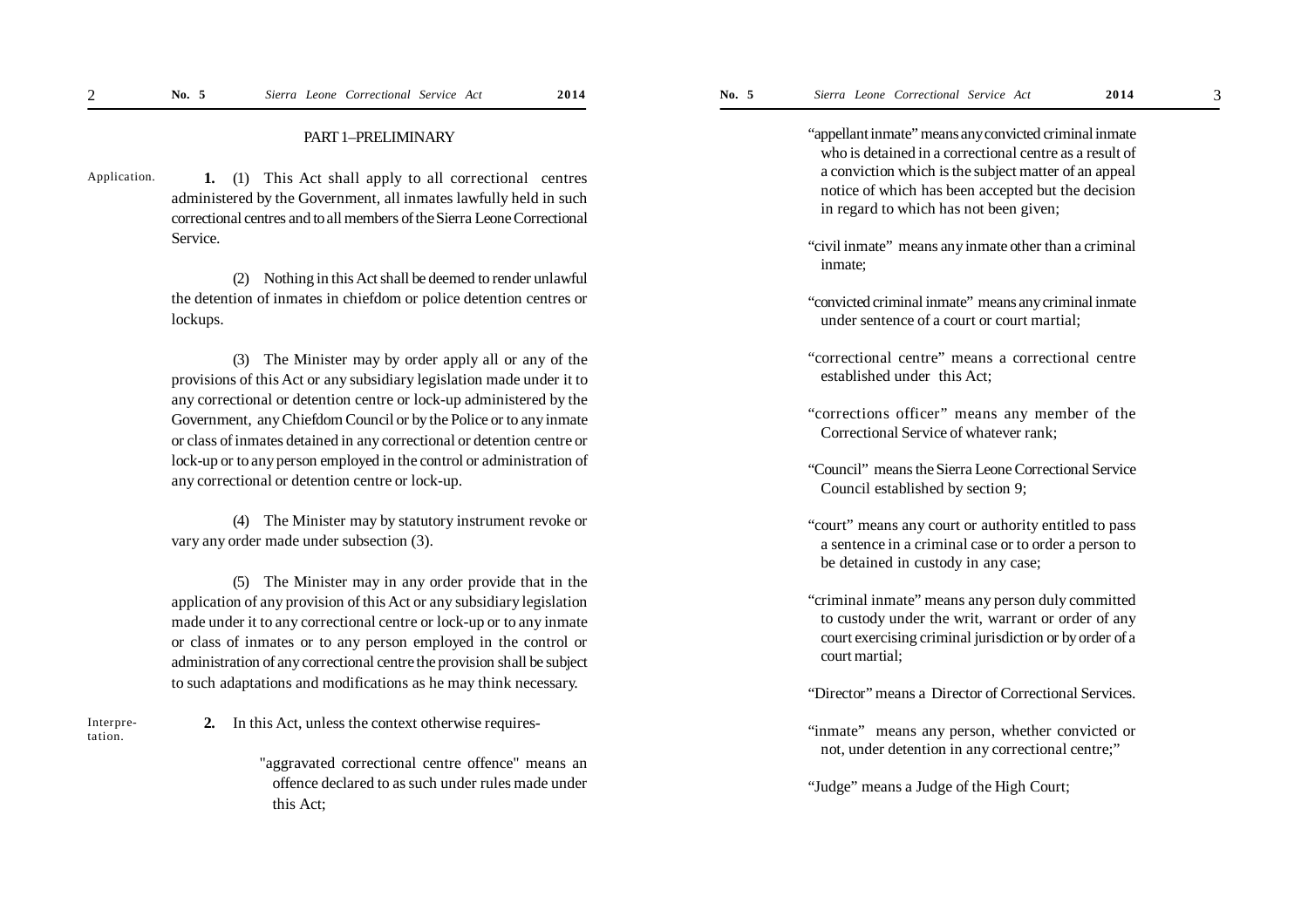"junior corrections officer" means a corrections officer of a class declared by the Minister to be a junior corrections officer ;

"justice of the peace" means a justice of the peace appointed under the Courts Act, 1965; Act No. 32 of 1965.

> "juvenile" means a person under the apparent age of eighteen years;

- "Medical Officer" means either the District Medical Officer of the district in which the correctional centre is situated or, in his absence any registered or licensed Government medical practitioner or the medical officer appointed to a correctional centre if a medical officer has been so appointed;
- "Minister" means the Minister responsible for correctional services;
- "minor correctional centre offence" means an offence declared to be such under rules made under this Act;
- "officer-in-charge" means the corrections officer appointed by the Director to be in charge of any correctional centre and, in correctional centres where no such corrections officer has been appointed, includes an administrative officer in charge of a correctional centre;
- "prohibited article" means an article the introduction or removal into or out of a correctional centre of which is prohibited by this Act,
- "senior corrections officer " means a corrections officer of a class declared by the Minister to be a senior corrections officer;

"Service" means the Sierra Leone Correctional Service;

"young inmate" means an inmate who is apparently of or above the age of eighteen years and less than the age of twenty-one years.

#### PART II–CONSTITUTION AND ADMINISTRATION OF THE SIERRA LEONE CORRECTIONAL SERVICE

**3.** There is hereby established a body to be known as the Establishment Sierra Leone Correctional Service. of Service.

| General and                                                                                               |
|-----------------------------------------------------------------------------------------------------------|
| (a) a Director-General who shall be the head of $\frac{Deputy}{Director}$<br>the Service: and<br>General. |
|                                                                                                           |

(b) a Deputy Director-General.

(2) The Director-General and the Deputy Director-General shall be appointed by the President acting on the advice of the Council and subject to the approval of Parliament.

**5.** (1) The Director-General, as head of the Service shall have Functions of responsibility for the operational control and administration of the Director-Service and the control and supervision of all inmates subject to the directions of the Council. General.

(2) The Director-General may, subject to this Act and to the directions of the Council, from time to time make standing orders and give administrative directions for observance by all correctional centre officers in carrying out their duties under this Act.

(3) Notwithstanding the provisions of any other enactment, the Director-General shall have power to make any decision, give any directive and do any act or thing to ensure the security and good governance of any correctional centre.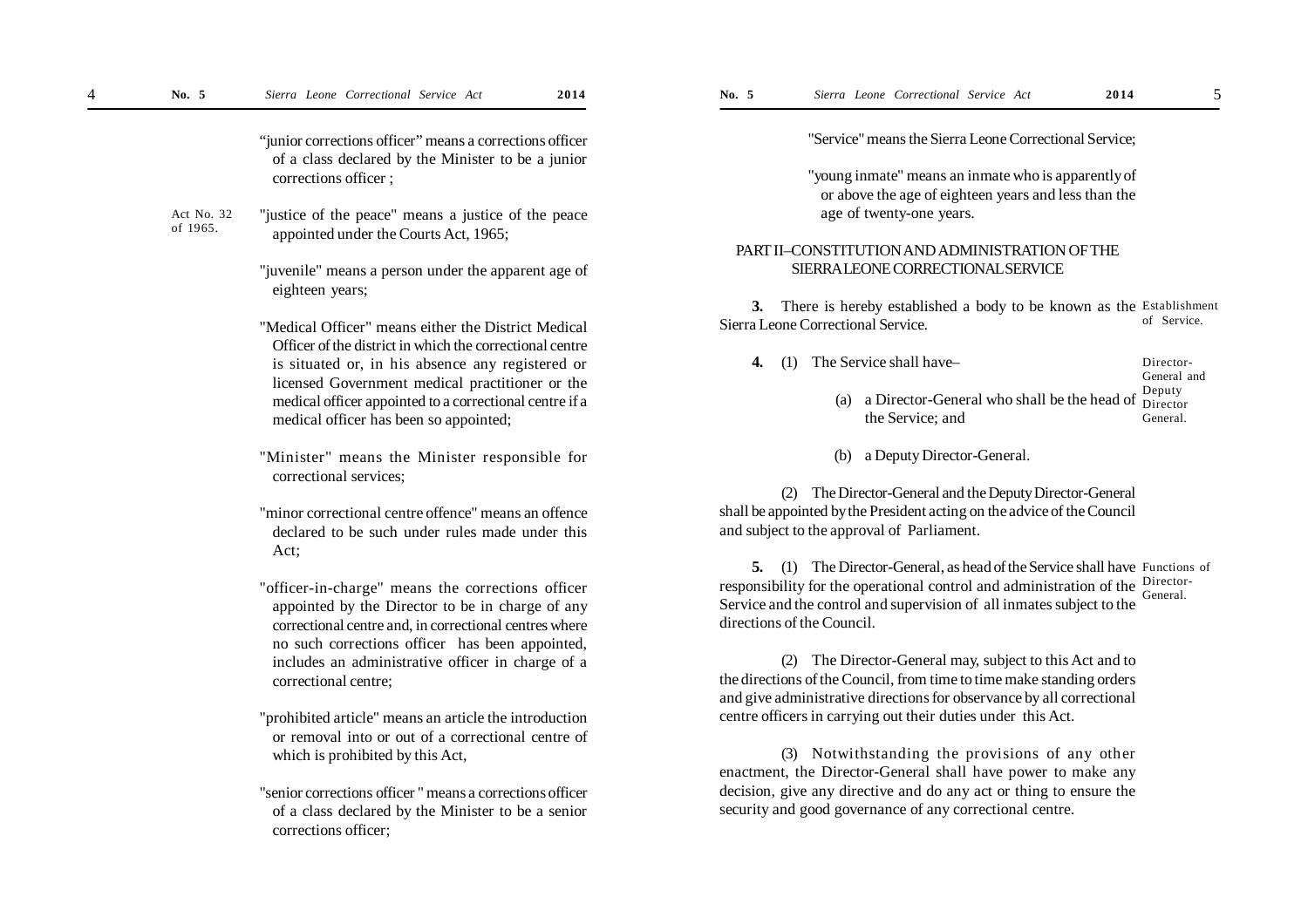(4) In the absence of the Director-General, the Deputy Director-General shall have the power to perform all the functions of the Director-General and in the absence of the Director-General and the Deputy Director-General, a Senior Corrections Officer generally or specifically authorised by the Director-General, shall perform the functions of the Director-General.

**6.** The Service shall have such Departments as the Director-General may from time to time determine. Departments of the Service.

7. (1) Every department shall be headed by a Director who shall be appointed by the Council after consultation with the Director-General. Directors- and other members of the Service

> (2) There shall be such other staff or members of the Service as may be necessary for the efficient performance of the functions of the Service.

**8.** (1) The power to appoint persons to hold or act in any office in the Service from the rank of Assistant Deputy Superintendent of Corrections and above, excluding the Director General, and the Deputy Director-General, (including the power to make appointments on promotion and to confirm appointments), and to dismiss, reduce in rank and to exercise disciplinary control over persons holding or acting in such offices shall vest in the Council. Appointments in the Service, etc.

> (2) The power to appoint persons to hold or act in any office in the Service below the rank of Assistant Superintendent of Corrections (including the power to make appointments on promotion and to confirm appointments), and to dismiss, reduce in rank and to exercise disciplinary control over persons holding or acting in such offices shall vest in the Council acting on the recommendation of the Director-General.

**9.** (1) There is hereby established a body to be known as the Sierra Leone Correctional Service Council. of Council

(2) The Council shall consist of–

- (a) the Vice-President who shall be Chairman;
- (b) the Minister responsible for correctional services;
- (c) the Chairman, Public Service Commission;
- (d) a representative from civil society whose work is related to correctional services;
- (e) a representative from the Sierra Leone Youth Commission;
- (f) a representative from the Ministry responsible for social welfare;
- (g) the Director-General;
- (h) the President of the Sierra Leone Bar Association or his representative; and
- (i) two retired Senior Correction Officers appointed by the President one of whom shall be a woman

(3) The Permanent Secretary of the Ministry responsible for Internal Affairs, shall be Secretary to the Council.

(4) The Council shall regulate its own proceedings.

10. (1) The Council shall advise the President on all major Functions of Establishment 9. (1) There is hereby established a body to be known as policy matters relating to correctional centres and the Service Council. including administration, finance and any other matter as the President shall require.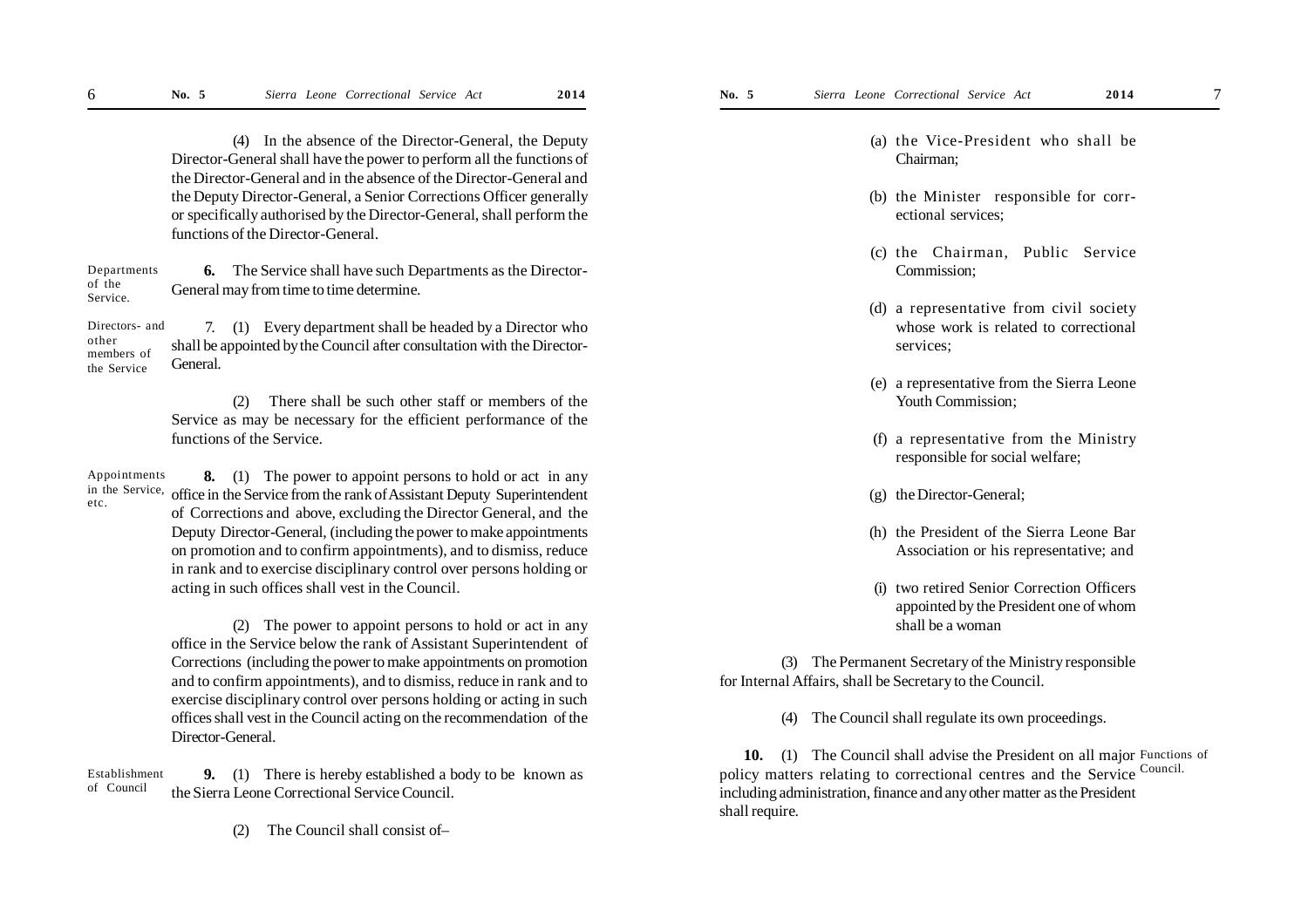(2) The Council shall have responsibility for the removal and discharge of inmates in accordance with this Act.

#### PART III - POWERS, DUTIES AND PRIVILEGES OF CORRECTIONS OFFICERS

powers and duties of corrections officers

Responsibility of corrections officer in charge of stores, etc.

General

| 11. | Every corrections officer shall-                             |                                                                                                                                                                                                                        |
|-----|--------------------------------------------------------------|------------------------------------------------------------------------------------------------------------------------------------------------------------------------------------------------------------------------|
|     |                                                              | (a) exercise such powers and perform such duties<br>as are by law conferred or imposed on<br>corrections officers of his rank or class; and                                                                            |
|     |                                                              | (b) shall obey all lawful directions in respect of<br>the execution of the duties of his office which<br>he may receive from his senior officers.                                                                      |
| 12. | Every corrections officer in charge shall be charged-<br>(1) |                                                                                                                                                                                                                        |
|     |                                                              | (a) with the arms, accoutrements, ammunition,<br>clothing and all other public stores and<br>foodstuffs issued and delivered for the use<br>of the correctional centres and corrections<br>officers under his control; |
|     | (b)                                                          | with all public money for which he may be<br>held accountable; and                                                                                                                                                     |
|     |                                                              | $(c)$ subject to this $\Delta ct$ with all valuables money                                                                                                                                                             |

subject to this Act, with all valuables, money, articles of clothing and other property entrusted to his keeping as being the property of inmates.

(2) Every corrections officer charged with any of the items, articles or other things mentioned in subsection (1), shall account for them in the case of their being lost, or damaged, otherwise than by unavoidable accident, theft, robbery or actual service.

13. Within a correctional centre and while in charge of Cases where inmates and for the purpose of corrections officers have

- powers of
- (a) conveying any person to or from a police correctional centre; or officers.
- (b) apprehending any inmate who may have escaped from a correctional centre or who may have escaped while being conveyed to or from a correctional centre,

every corrections officer shall have the powers, protections and privileges of a police officer.

14. Any corrections officer or police officer may, on reasonable Arrest of suspicion that a corrections officer has contravened section 20,  $\frac{\text{corrections}}{\text{effions}}$ arrest that person without warrant and shall within seventy-two hours of the arrest, bring the person before a Magistrate. officers.

15. (1) Any corrections officer may examine anything within Power to or being brought in or out of a correctional centre and may stop and examine search any vehicle or person within a correctional centre or going in  $\frac{\text{persons}}{\text{velicles}}$ or out of a correctional centre, or whether within or without a prohibited correctional centre any person who or any vehicle which is without articles. authority close to any inmate or inmates if the corrections officer has reason to suspect that the person or vehicle is carrying a prohibited article or any property belonging to the Government in use in a correctional centre.

vehicles for

(2) The senior corrections officer on duty in a correctional centre shall refuse admission to the correctional centre of any person who is not willing to be searched.

(3) The senior corrections officer on duty in a correctional centre shall order any person within a correctional centre who refuses to be searched to leave the correctional centre and if such person refuses to leave, shall order his removal.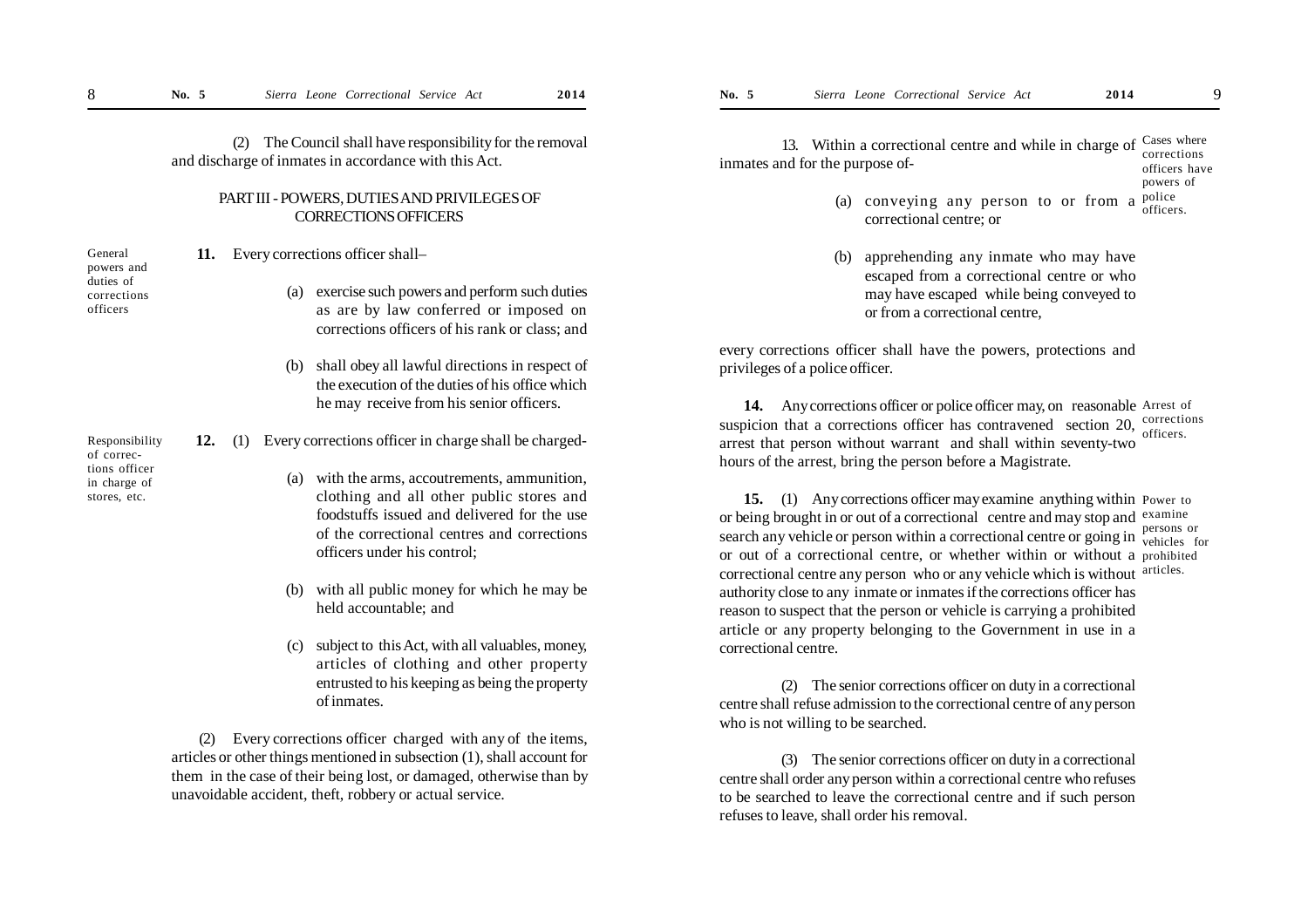(4) If on stopping and searching any vehicle or person under subsection (1) a corrections officer finds any prohibited article or any property belonging to the Government in use in a correctional centre he shall arrest the person or the person on the vehicle who appears to have charge of the article or property and shall as soon as practicable cause that person to be handed over to a police officer or to be taken to the nearest police station.

(5) Any search of a woman under this section shall be made by a female corrections officer with due regard to decency.

**16.** (1) A corrections officer may use such force against an inmate as is reasonably necessary in order to make the inmate obey lawful orders. Use of force by corrections officer.

> (2) Subject to this section, a corrections officer may use a weapon against–

- (a) an inmate who is-–
	- (i) escaping or attempting to escape and refuses when called upon to return;
	- (ii) engaged in a combined outbreak or in an attempt to force, break open or scale the outside door, gate, fence or enclosure wall of a correctional centre; or
	- (iii) using violence on him or another corrections officer or another inmate or other person; and
- (b) a person who–
	- (i) whilst assisting an inmate to escape, uses violence against the corrections

officer or another corrections officer or other person; or

- (ii) is engaged in a combined break-in or in an attempt to force, break open or scale the outside door, gate, fence or enclosure wall of a correctional centre or an inside door, gate, fence or wall of the correctional centre; or
- (iii) whilst engaged in any activity mentioned in subparagraph (ii), is using violence against the corrections officer or another corrections officer or other person.
- (3) Resort shall not be had to the use of a weapon-
	- (a) as is authorised in sub-paragraph (i) of paragraph (a) of subsection (2) unless-
		- (i) the corrections officer has reasonable grounds to believe that he cannot otherwise prevent the escape; and
		- (ii) the corrections officer gives warning to the inmate that the corrections officer is about to use the weapon against him; and
		- (iii) the warning given by the corrections officer is unheeded;
	- (b) as is authorised in sub-paragraph (iii) of paragraph (a) and sub-paragraphs (i) and (iii) of paragraph (b) of subsection (2) unless-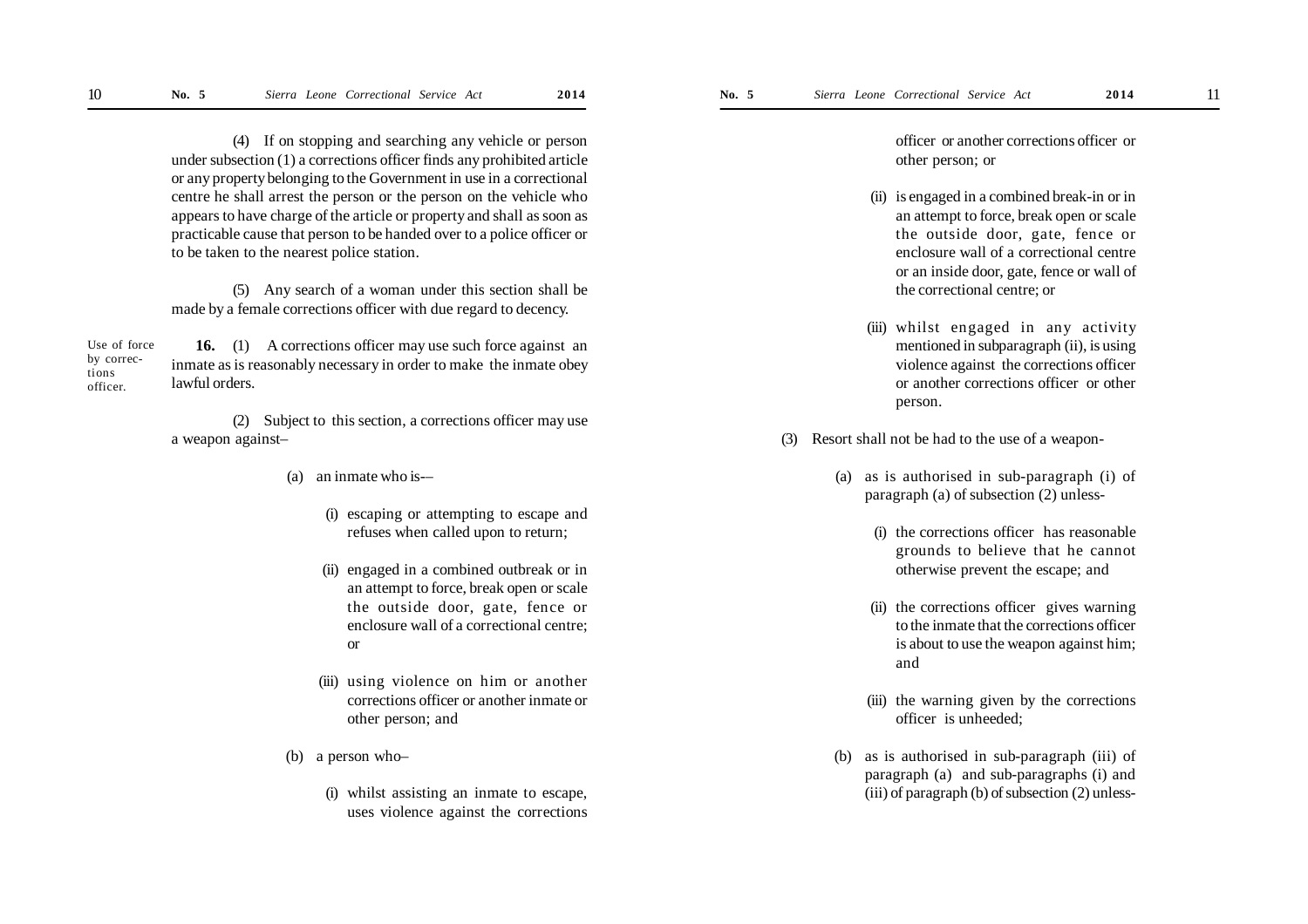- (i) the corrections officer has reasonable grounds to believe that he or another corrections officer or other person, as the case may be, is in danger of suffering grievous bodily harm
- (ii) the inmate is engaged with other persons in breaking out or attempting to break out of any part of a correctional centre and when called upon to desist continues to break out or attempt to break out;
- (iii) the inmate is engaged with others in riotous behaviour in a correctional centre and refuses to desist when called upon to do so; or
- (iv) the inmate is endangering the life of or is likely to inflict grave injury to the corrections officer or to any other corrections officer or person and the use of firearms is the only practicable way of controlling the inmate.

(4) No corrections officer shall, in the presence of a corrections officer senior to himself make use of a weapon as authorised in subsection (2), except on the orders of that senior corrections officer.

(5) In every case when force is used a corrections officer shall use the minimum force necessary in the circumstances and the use of weapons, in pursuance of the provisions of this section, shall be as far as possible to disable and not to kill.

**17.** (1) An officer in charge shall cause measurements, photographs and fingerprints to be taken of any inmate by any corrections officer or other person authorised by the Director General to take measurements, photographs or fingerprints. Power to take measurements, photographs and fingerprints of criminal

inmates.

(2) The Council shall make Rules for the taking of measurements, photographs and fingerprints under this section, and for regulating their destruction.

18. (1) All fines, stoppages for clothing and equipment, or Deductions pay forfeited may be deducted from the pay of any member of the from salaries Service who has incurred the liability. of certain officers.

(2) All fines and stoppages for clothing and equipment, or pay forfeited shall be paid into the Consolidated Fund.

(3) All debts incurred by purchases from the Correctional Centre Canteen may be deducted from the pay of any member of the Service who has incurred the liability.

**19.** (1) Where the defence to any suit instituted against a Non-liability corrections officer is that the act complained of was done in for act done obedience to a warrant purporting to be issued by a court or other  $\frac{\text{under}}{\text{right}}$ competent authority, the court shall, on production of the warrant warrant. and on proof that the act complained of was done in obedience to the warrant, enter judgment in favour of the corrections officer . rity of a

(2) No proof of the signature on a warrant shall be required unless the court has reason to doubt its genuineness and where it is proved that the signature is not genuine, judgement shall nevertheless be given in favour of the corrections officer if it is proved that, at the time the act complained of was committed, the correction officer believed on reasonable grounds that the signature was genuine.

#### PART IV - OFFENCES BY CORRECTIONS OFFICER S

**20.** A corrections officer who is absent from duty without Absence from reasonable excuse for a period exceeding twenty-one days commits duty without an offence and is liable on conviction to a fine not less than five hundred thousand leones or to imprisonment for a term not exceeding six months or to both the fine and imprisonment. cause.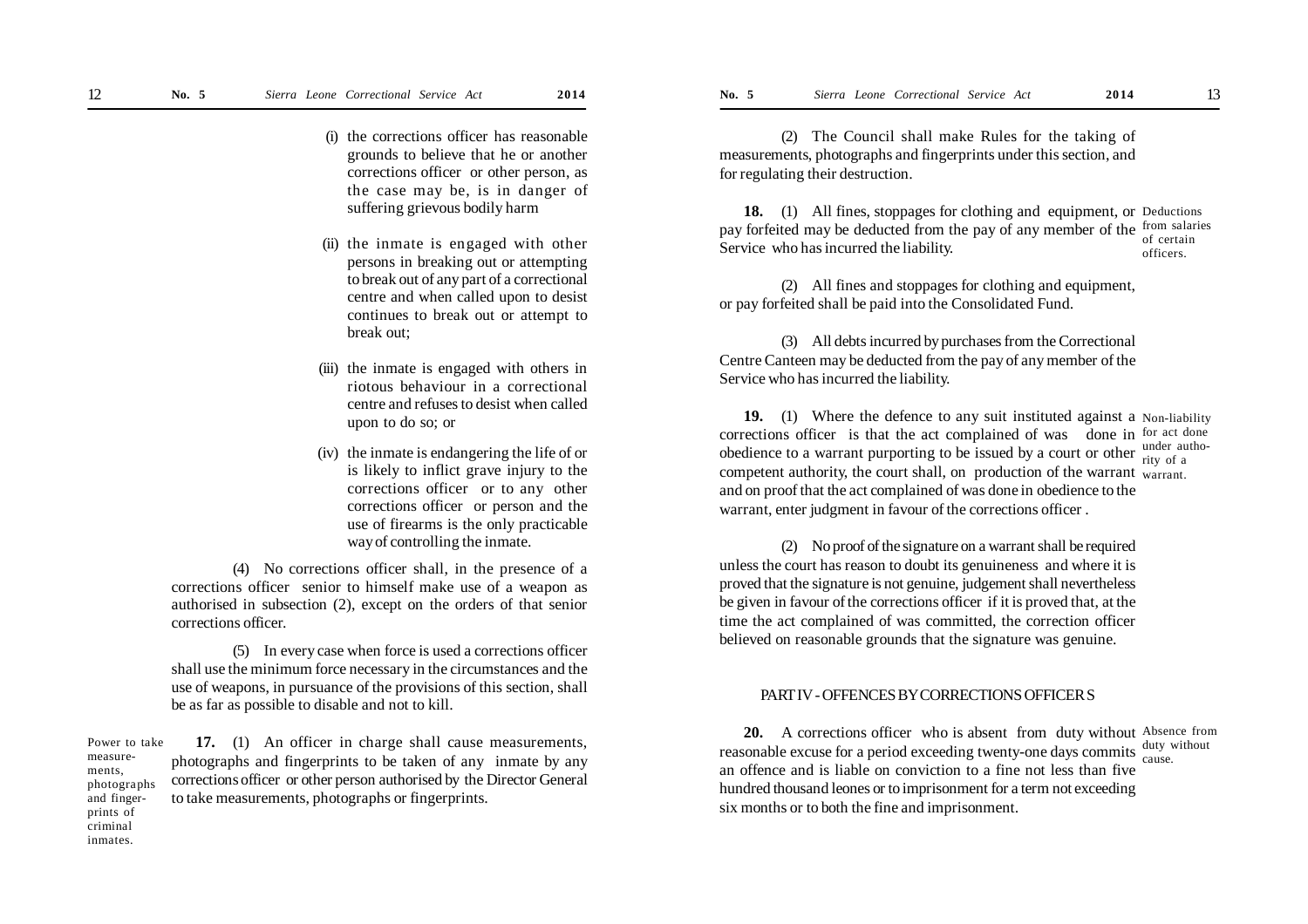**21.** Any corrections officer who assaults, threatens or insults any officer senior to him in the Service, when thatsenior officer is on duty or when the assault, threat or insult relates to or is consequent upon the discharge of duty by the officer so assaulted, threatened or insulted, commits an offence and is liable on conviction to a fine not exceeding one million leones or to imprisonment for a term not less than twelve months or to both the fine and imprisonment. Assault on officer senior in rank.

Miscellaneous offences by corrections officers.

- **22.** Any corrections officer who without lawful authority-
	- (a) knowingly allows any intoxicating liquor, tobacco, hemp, drug, opiate, money, clothing, provisions, letter, document or other article to be sold to or received from or used by or on behalf of any inmate;
	- (b) lends or gives to any inmate any intoxicating liquor, tobacco, hemp, drug, opiate, money, clothing, provisions, letter, document or other article;
	- (c) knowingly allows any letter, document or other article to be brought out of the correctional centre, or to be conveyed from any inmate; or
	- (d) without the permission of the Director informs the press or any other person of any matter concerning a correctional centre or an inmate or any matter derived from official sources connected with or related to the Service,

commits an offence and is liable on conviction to a fine not less than one million leones or to imprisonment for a term not exceeding twelve months or to both the fine and imprisonment.

**23.** (1) No corrections officer or any person with any duty Other with inmates shall sell, supply or receive directly or indirectly any offences. benefit or advantage from the sale or supply of any article to or for the use of any inmate or for the use of any correctional centre, nor shall that officer or person directly or indirectly have an interest in any contract or agreement for the sale or supply of that article.

(2) No corrections officer or any person with any duty with inmates shall directly or indirectly have any pecuniary interest in the purchase of any correctional centre supplies, or receive any discounts, gifts or other consideration from contractors for or sellers of such supplies or have any pecuniary dealing with inmates or with their friends with regard to them or on behalf of any inmate, or hold any unauthorised communications with any person.

(3) No person shall wear or use without due authority any uniform or decoration supplied to or authorised for use by any member of the Service or any uniform or decoration so nearly resembling the uniform or decoration as to be calculated to deceive.

(4) No person shall falsely represent himself by act or words to be a person who is or has been entitled to use or wear any uniform or decoration referred to in subsection (3).

(5) Any corrections officer or person who contravenes any provision of this section commits an offence and is liable on conviction to a fine not less than two million leones or to imprisonment for a term not below twelve months or to both the fine and imprisonment.

**24.** (1) No corrections officer shall be or become a member Corrections of– officers not to be

- members
- (a) any trade union or any body or association of trade affiliated to a trade union; unions.
- (b) any body or association the objects or one of the objects of which is to control or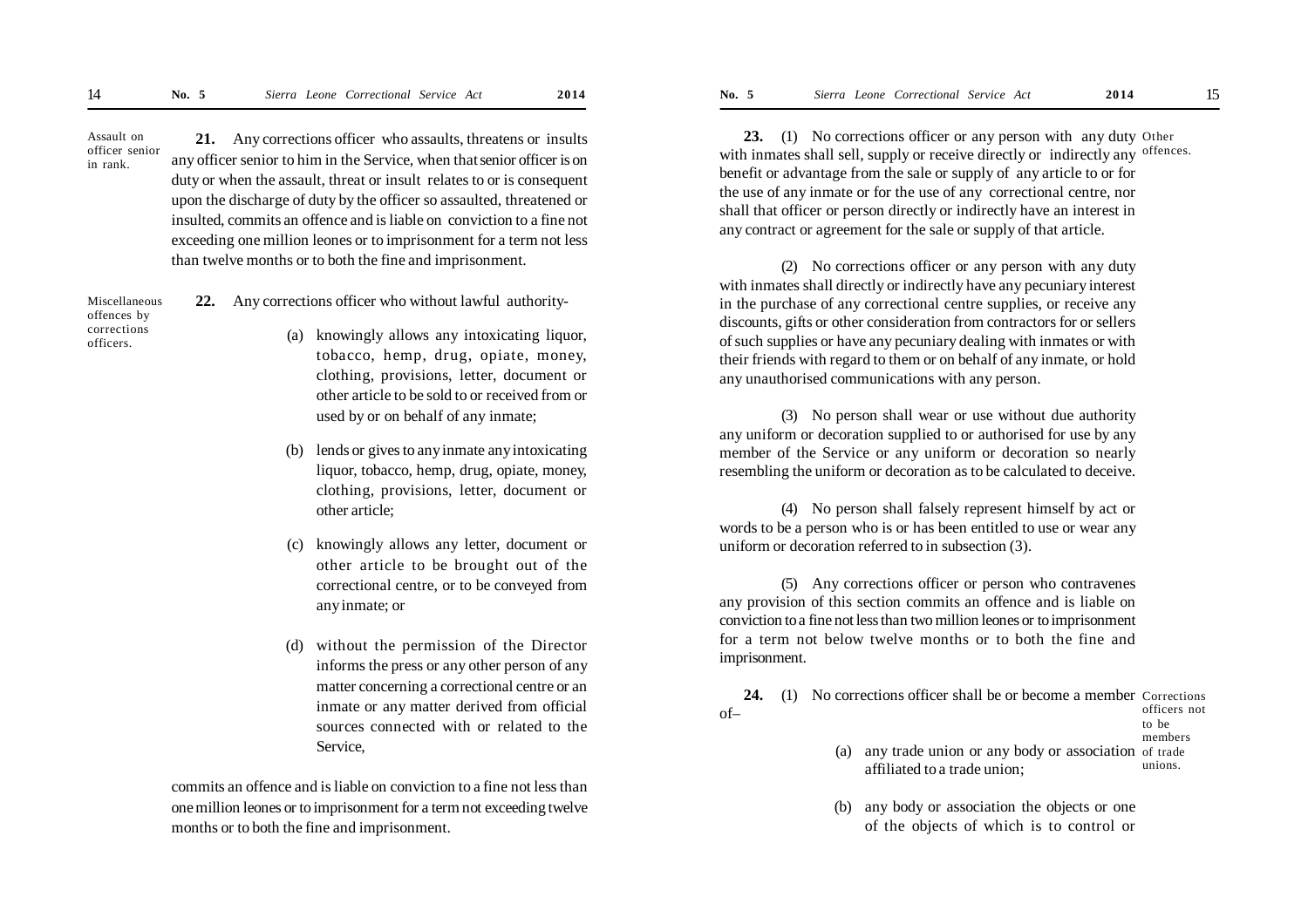influence salaries, wages, pensions or conditions of service of the Service;

(c) any body or association the objects or one of the objects of which is to control or influence conditions of employment in any trade or profession.

(2) Nothing in subsection (1) shall be deemed to prohibit corrections officers from becoming members of any corrections officers staff association approved by the Council and published in the *Gazette*.

(3) Any corrections officer who contravenes subsection (1) commits an offence and is liable on conviction to a fine not less than one million leones or to imprisonment for a term not exceeding twelve months or to both the fine and imprisonment.

(4) For the purposes of this section, "trade union" has the same meaning as it has in the Trade Unions Act.

Act Cap. 221.

inmates.

**25.** (1) No corrections officer shall receive any fee or gratuity from, or have any business dealings with inmates or discharged inmates or with friends of inmates or with visitors to a correctional centre. **Corrections** officers not to engage in dealings with

> (2) No corrections officer shall correspond with or hold any intercourse with the friends or relatives of any inmate, unless expressly authorised to do so by the officer in charge.

> (3) No corrections officer except in accordance with this Act or in accordance with orders or directions issued by the Director, shall convey any communication or other article to or from any inmate.

> (4) No corrections officer unless so authorised by the Director shall give any certificate or testimonial to, or in respect of, any inmate as regards his conduct in a correctional centre or otherwise.

(5) A corrections officer who contravenes subsection (1), (2), (3) or (4) commits an offence and is liable on summary conviction to a fine not exceeding five hundred thousand leones or to imprisonment for a term not exceeding six months or to both the fine and imprisonment.

26. (1) Any corrections officer may at any time be searched Search of on the orders of a corrections officer senior in rank to that correction  $\frac{\text{corrections}}{\text{cor}}$ officer. officers.

(2) The officer in charge may at any time order the living quarters occupied by another corrections officer to be searched by a corrections officer senior in rank to that other corrections officer.

**27.** (1) A corrections officer inquiring into a disciplinary Powers of offence alleged to have been committed by any other corrections officers officer shall have power to summon and examine witnesses on oath disciplinary or affirmation, to require the production of all documents relevant to inquiries. such inquiry and to adjourn the inquiry from time to time, and for the purposes of this inquiry to administer oaths. holding

(2) Any person summoned as a witness under subsection (1) who fails to attend an inquiry at the time and place mentioned in the summons or on any adjournment thereof or refuses to answer any question lawfully put to him at the inquiry commits an offence and is liable on summary conviction to a fine not exceeding five hundred thousand leones or to imprisonment for a term not exceeding one month.

(3) Notwithstanding the provisions of subsection (2), no witness shall be obliged to answer any question which may tend to incriminate him or render him liable to any forfeiture or penalty.

(4) Any person summoned as a witness under this section shall be entitled to be paid from the general revenue such sum as is allowed to witnesses when attending the court of a magistrate.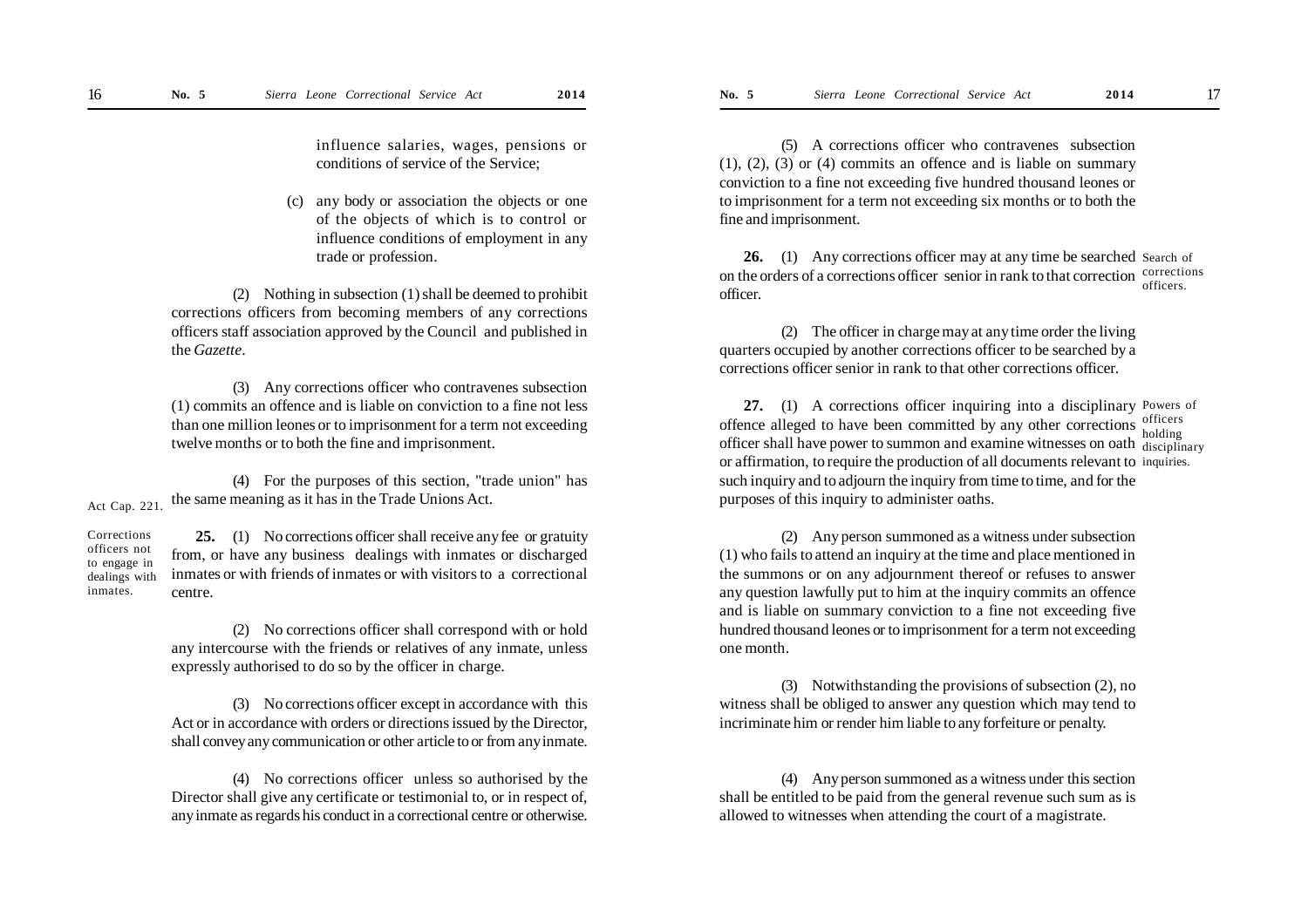### PART V–ESTABLISHMENT AND CONTROL OF CORRECTIONAL CENTRES

Declaration of correctional centres.

**28.** (1) The Council may, by notice in the Gazette declare any building, enclosure or place or any part thereof tobe a correctional centre for the purposes of this Act, and may in like manner, declare that any correctional centre shall cease to be a correctional centre for the purposes of this Act.

(2) Every correctional centre shall include the grounds and buildings within the correctional centre enclosure and also any other grounds or buildings belonging or attached to the correctional centre and used by inmates or the staff of the correctional centre.

(3) In any writ, warrant, or other legal instrument in which it may be necessary to describe a particular correctional centre, any description designating a correctional centre by reference to the name of the place or town where it is situated, or other definite description, shall be valid and sufficient for all purposes.

(4) The buildings, enclosures or places or any part thereof which at the commencement of this Act are in use as correctional centres shall be deemed to be correctional centres for the purposes of this Act.

Temporary correctional centres.

## **29.** Whenever–

- (a) it appears to the Director-General that the number of inmates in any correctional centre is greater than can be conveniently kept in it and that it is not convenient to transfer the excess number to some other correctional centre; or
- (b) owing to the outbreak of epidemic disease within a correctional centre or for any other reason, it is desirable to provide for temporary shelter or safe custody of any inmates,

the Director General shall subject to the approval of the Council, issue directives for the shelter and safe custody in temporary correctional centres of so many of the inmates as cannot be conveniently or safely kept in the correctional centre, and every temporary correctional centre shall be a correctional centre for the purposes of this Act.

**30.** (1) In every correctional centre there shall be an officer Officers in in charge of the correctional centre who shall be designated "the <sup>charge.</sup> officer in charge".

(2) In any place where there is a correctional centre but no corrections officer has been appointed to be in charge of it, the administrative officer in charge of that place or any administrative officer deputed by him shall be in charge of such correctional centre.

(3) The administrative officer shall be subject to the orders and directions of the Director-General, and shall, subject to any express limitations which may be imposed on him by the Director-General in writing, have all the powers conferred by law upon an officer in charge.

- (4) Every officer in charge shall–
	- (a) supervise and control all matters in connection with the correctional centres to which the officer is appointed;
	- (b) keep or cause to be kept such records as the Director-General may from time to time direct;
	- (c) be responsible to the Director-General for the conduct and treatment of corrections officers and inmates under the officer's control, and for the due observance by corrections officers and inmates of the provisions of this Act and of all rules, directions and orders made under this Act.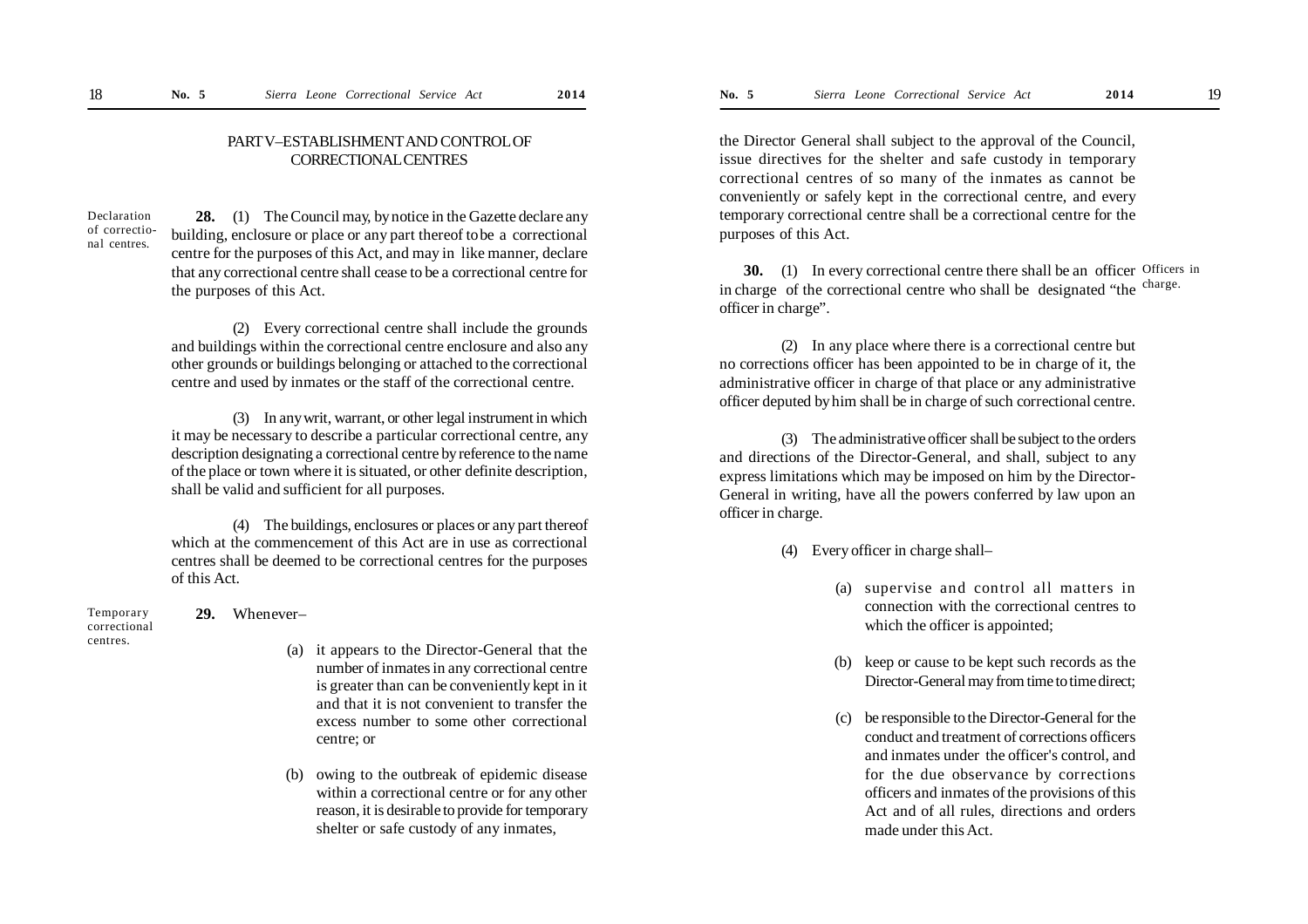Appointment of police officers to perform the duties of corrections officers.

**31.** (1) Where in any correctional centre the number of correctional officers detailed for duty is insufficient to secure the good management and administration of the centre it shall be lawful for the officer in charge of such correctional centre, with the consent of the Inspector-General of Police to employ temporarily such number of police officers as the officer in charge considers necessary to secure the good management and administration of the correctional centre.

(2) Every police officer appointed in pursuance of subsection (1) shall have all the powers and perform in such correctional centre all the duties of a corrections officer of the rank to which the officer in charge shall appoint him and, for the purposes of this Act, shall be deemed to be a corrections officer of that rank; but no police officer shall by reason of this section be a member of the Service.

(3) Where on the removal of any inmate from any correctional centre the staff is insufficient to provide escort for such inmate it shall be lawful for the officer in charge of the correctional centre from which the inmate is to be removed, to deliver the inmate to any police officer who may be detailed for such duty.

Women officers and female inmates.

**32.** In every correctional centre in which female inmates are imprisoned there shall be women corrections officers who shall have the care and superintendence of the female inmates, and who shall be responsible for their discipline.

Medical officers.

**33.** (1) There shall be a medical officer stationed in or responsible for every correctional centre.

(2) In appointing or designating a medical officer, regard shall be had to the need for that officer to have knowledge of psychiatry and to the particular needs of female inmates.

(3) The medical officer shall–

- (a) be responsible for the health of all inmates in a correctional centre;
- (b) cause all inmates to be medically examined at such times as shall be prescribed; and
- (c) ensure that a record is kept of the state of health of every inmate.

#### PART VI–ADMISSION AND CONTROL OF INMATES

**34.** (1) Inmates shall be first admitted to a correctional centre Admission of only on the authority of a signed warrant or other lawful order for inmates. detention, and only at the times prescribed by regulations or provided for by order or directive of the Council or the Director-General as being the hours during which inmates may be processed for admission.

(2) Upon presentation of a person to be held in custody, the officer in charge is to be satisfied-

- (a) that the person is the person to whom the warrant or order relates;
- (b) of the age of the person; and
- (c) that the warrant or order is signed and dated and purported to be made under the authority of an enactment applicable and in force in Sierra Leone.

(3) A refusal by a person to confirm his identity, or an apparent technical error in a warrant or order, shall not be grounds for refusing admission of a person under its authority; but where there is doubt as to the identity of a person or as to the validity of the warrant or order, an officer in charge shall be entitled-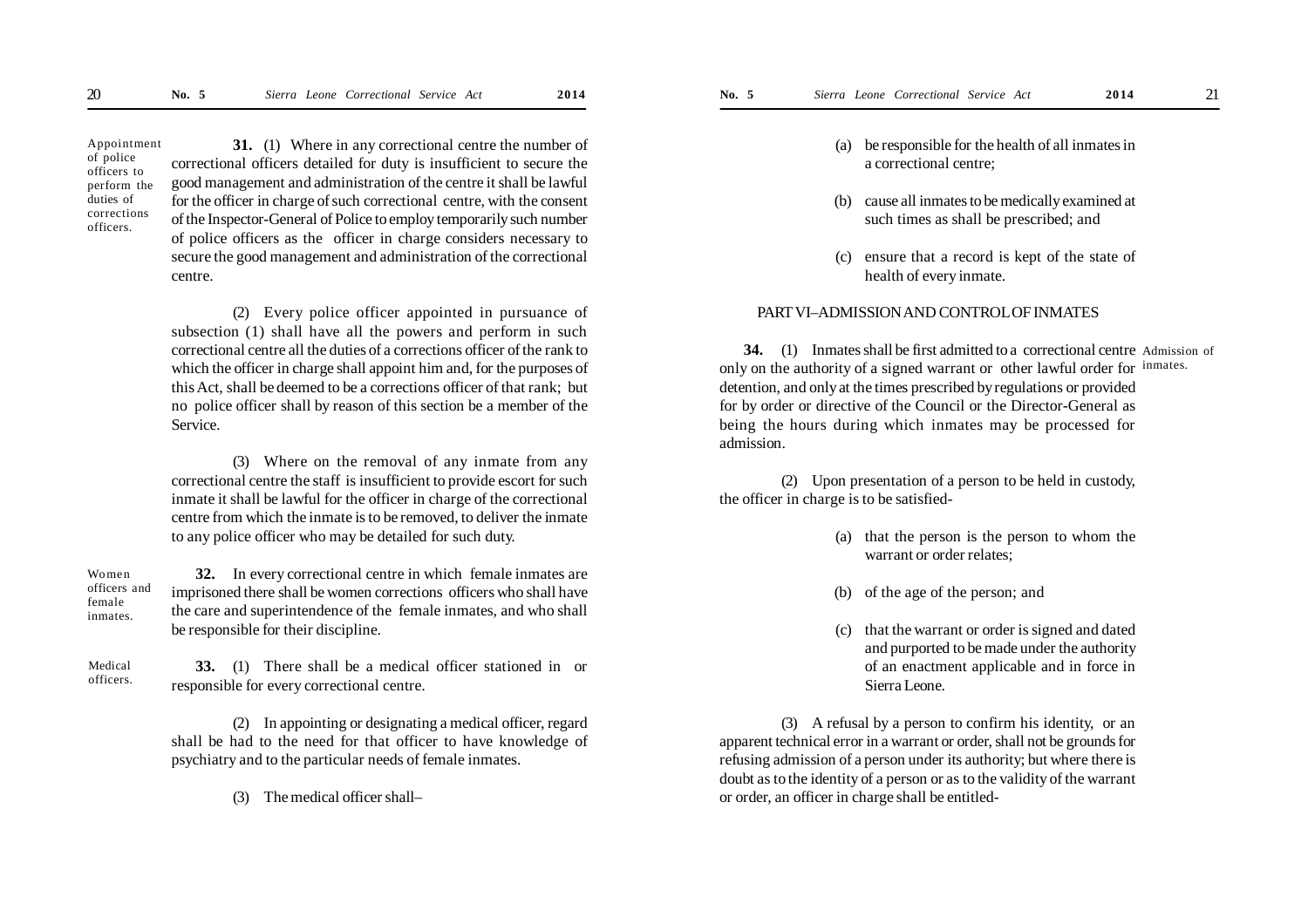- (a) to refuse the admission of the person; and
- (b) to require that the person be taken back to the court or person who has signed the warrant in order for matters of identity or process to be confirmed or rectified.

(4) Where it appears that the person to whom the warrant or order relates is or may be under the age of 18 years, the officer in charge shall take appropriate action to bring the person before the court for confirmation of the legality of the confinement of the person in the correctional centre.

**35.** No infant child of a female inmate shall be received into a correctional centre unless there are adequate facilities and provision within that correctional centre for the care and maintenance of infant children of female inmates. Prohibition against admission of infant children of female

inmates.

**36.** As soon as practicable after admission, every inmate shall be given appropriate information about- Information to be provided on admission.

- (a) any right of appeal, which information shall be given within twenty four hours of admission;
- (b) the rights of inmates whilst in custody as provided for in this Act or prescribed by regulations, orders or directives of the Council or the Director-General;
- (c) their duties, responsibilities and obligations whilst in custody;
- (d) the procedures whereby they might earn low security classifications and be entitled to privileges and early release; and

(e) the risks involved in sharing toothbrushes and razors, and engaging in unsafe sexual practices or tattooing.

**37.** (1) Upon admission to and immediately before discharge Medical from a correctional centre, every inmate shall be examined by the examination. medical officer.

(2) Until an inmate has been examined by the medical officer, every inmate on admission shall, so far as practicable, be kept apart from other inmates.

(3) An officer in charge may order that inmates be medically examined, and the Medical Officer shall examine and treat any inmate who makes a request to be examined.

(4) Where a medical officer is of the view that an inmate is in need of specialist treatment, including psychiatric care, the medical officer shall make a report to the officer in charge, and shall make arrangements for the inmate to be referred to an appropriate medical practitioner.

(5) An inmate who is suffering from any disease or illness shall only be held separately from other inmates upon the order of the medical officer.

(6) Notwithstanding subsection (5), an officer in charge may order the separation of an inmate who is apparently suffering from an illness pending arrangements for a medical officer to visit and confirm the need for separation; but no separation shall be ordered only on the basis of an inmate's HIV/AIDS status.

**38.** Arrangements shall be made for the provision of other Acess to medical and related services, in accordance with any relevant policy other medical or programme of the Ministry responsible for health, including and related services.

> (a) appropriate dental treatment, which shall not be confined to extractions;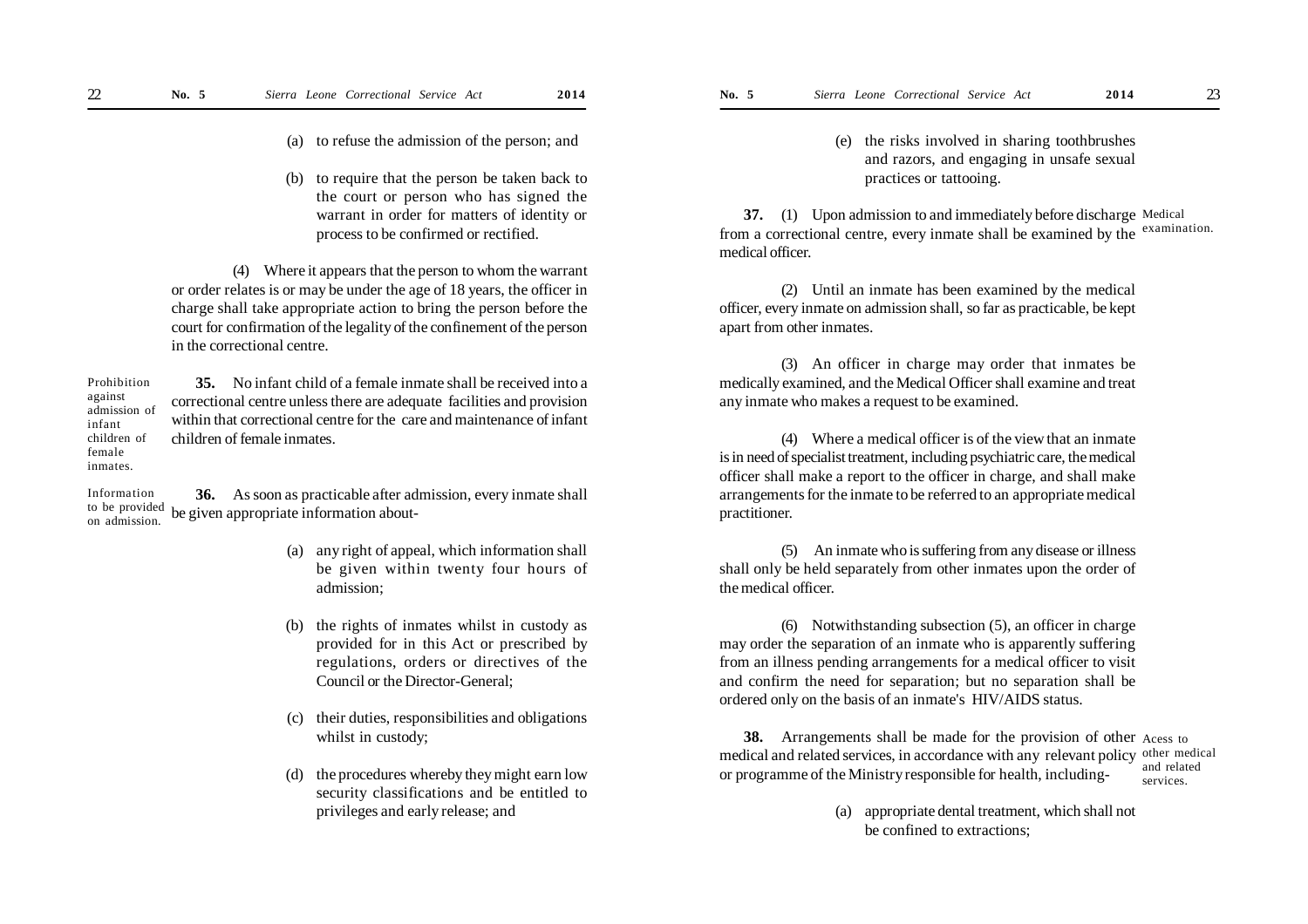- (b) public awareness and education programmes;
- (c) vaccination programmes or programmes of specific treatment for certain diseases; and
- (d) support services for infants and mothers, where infants are permitted to remain in the confines of a correctional centre.

Inmates in custody of officer in charge.

**39.** (1) Every inmate shall be deemed to be in the lawful custody of the officer in charge and, subject to this Act, shall remain in such lawful custody and be subject to correctional centre discipline and to all laws, orders and directives relating to correctional centres and inmates during the whole period of the inmate's imprisonment or detention, whether the inmate is or is not within the precincts of a correctional centre.

(2) Every officer in charge shall keep and detain all persons duly committed to the officer's custody by any court or other competent authority, according to the provisions of the warrant or order by which that person has been committed, or until that person is discharged by due course of law.

Transfer of inmates.

**40.** (1) An inmate who is being removed or transferred from one correctional centre to another or to any other place shall, while outside the correctional centre, be kept in the custody of the corrections officer or police officer authorised under this Act or any other enactment to remove or convey the inmate and shall, subject to this Act or any other enactment, be deemed to be in lawful custody of the officer in charge of the correctional centre from which that inmate is being removed or transferred.

(2) Inmates on remand or committed for trial, who are required to attend any court, may be taken for that purpose into police custody at the correctional centre to which they have been committed and shall remain under police supervision and guard until they are returned to the correctional centre or discharged by the court.

(3) Where on the removal of an inmate from any correctional centre the number of corrections officers is insufficient to provide escort for that inmate, the officer in charge of the correctional centre from which the inmate is to be removed may, with the general or special permission of the Inspector-General of Police, deliver the inmate to any police officer detailed for that duty.

(4) While an inmate is in the custody of a police officer in accordance with this Act the inmate shall be deemed to be in lawful custody, and escape from the custody of the police officer shall be deemed to be escape from lawful custody for the purposes of any enactment.

(5) A police officer to whom an inmate is delivered under subsection (3) shall have the same powers and be subject to the same responsibilities, discipline and penalties and to the same authorities as a corrections officer would have been and be subject to in like circumstances.

**41.** Every person remanded to a correctional centre by a court Detention of or other competent authority, charged with a crime or offence shall  $\frac{\text{remainder}}{\text{immates}}$ be delivered to the officer in charge together with the warrant of commitment, and the officer in charge shall detain that person according to the terms of the warrant and shall cause that person to be delivered to the court or competent authority, or shall discharge that person at the time named in and according to the terms of that warrant. inmates.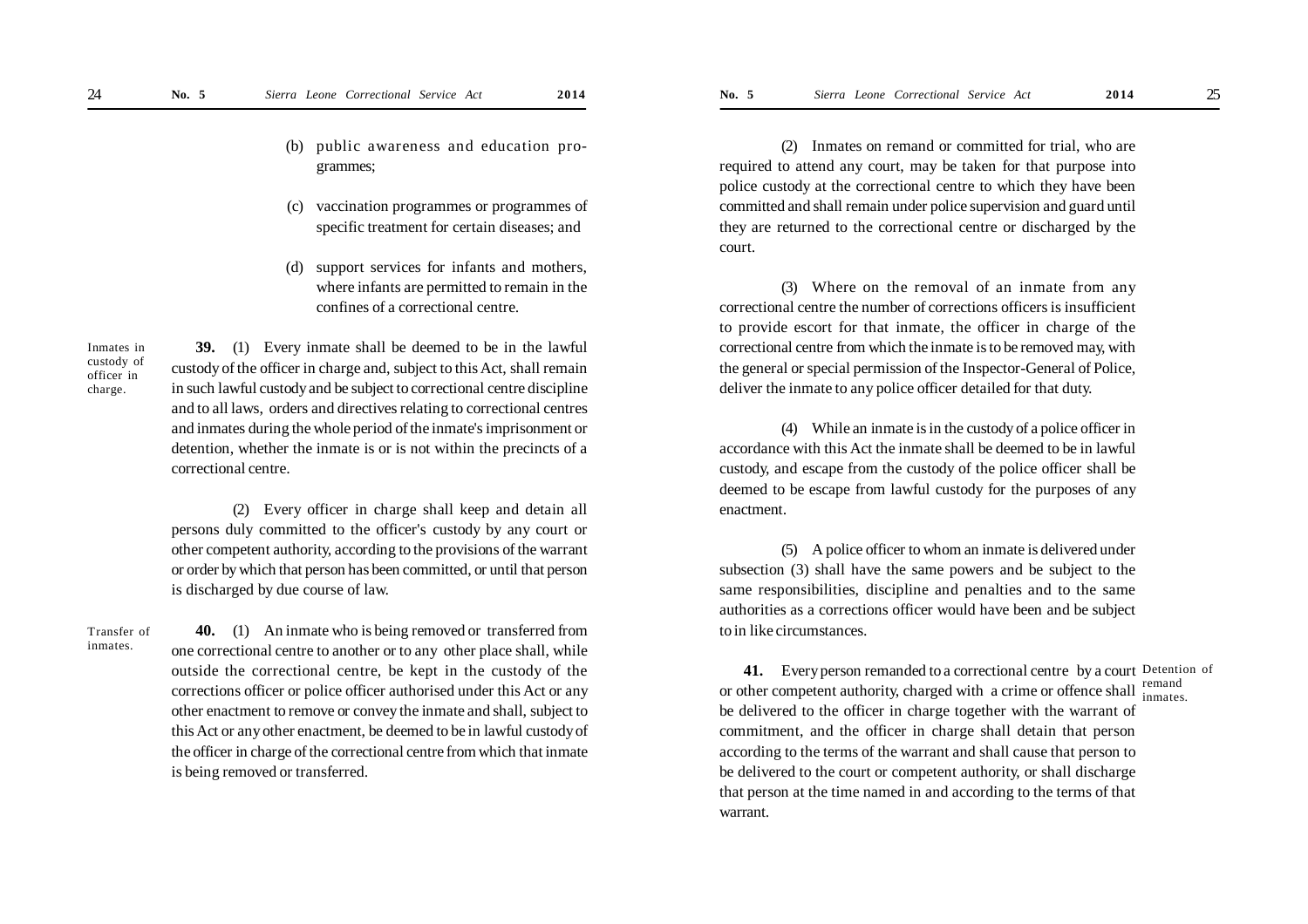**42.** Every person arrested in pursuance of any warrant or order of any court or other competent authority if the court is not sitting, may be delivered to an officer in charge for custody and the officer in charge shall cause that person to be brought before the court or other competent authority at its next sitting. Custody of persons under arrest.

Inmates required as witnesses

Act No. 32 of 1965.

**43.** (1) Subject to section 16 of the Criminal Procedure Act, 1965, whenever the presence of a person confined in a correctional centre is required by a court or other competent authority, the court or competent authority may issue an order addressed to the officer in charge requiring production before the court or other competent authority of that person in proper custody at the time and place to be named in the order.

(2) The officer in charge shall cause the person named in the order referred to in subsection (1) to be brought up as directed, and shall provide for the person's safe custody during the person's absence from that correctional centre, and the court or competent authority may, by endorsement on the order require the person named in the order to be again brought up at any time to which the matter in which such person is required may be adjourned.

(3) An inmate taken from a correctional centre in pursuance of an order made under this section shall, whilst outside the correctional centre, be kept in such custody as the officer in charge may direct and whilst in that custody shall be deemed to be in lawful custody.

Inmates under police escort.

**44.** (1) Inmates on remand or committed for trial, who are required to attend any court, may be taken for that purpose into police custody at the correctional centre to which they have been committed and shall remain under police supervision and guard until returned to the correctional centre or discharged by the court.

(2) Where on the removal of an inmate from a correctional centre the number of corrections officers is insufficient to provide escort for that inmate, the officer in charge of the correctional centre from which the inmate is to be removed may, with the general or special permission of the Inspector-General of Police, deliver the inmate to any police officer detailed for that duty.

(3) While an inmate is in the custody of a police officer in accordance with this Act, the inmate shall be deemed to be in lawful custody and escape from the custody of the police officer shall be deemed to be escape from lawful custody for purposes of any enactment.

**45.** Inmates on being sentenced or during confinement may Inmates may be transferred to a correctional centre established under this Act as  $\frac{be}{f}$  transthe Council or the Director-General may by general or special order other direct. ferred to an

correctional centre.

**46.** (1) Where a medical officer reports to the Director-General Removal of that an inmate is suffering from a contagious disease, the Director- inmates with General may, subject to subsection  $(2)$ , by order in writing, direct the  $\frac{\text{const}}{\text{disease}}$ . removal of that inmate to any institution or place where the inmate shall be kept and treated until such time as he is cured of the disease or until such time as he ceases to be liable to confinement in a correctional centre, whichever may first occur. contagious

(2) No order shall be made by the Director-General under subsection (1) unless and until the Director-General has received notification in writing that the person in charge of the institution or place to which he wishes to remove the inmate is able and willing to receive that inmate.

(3) So long as any inmate who shall have been removed to an institution or place under this section remains in that place and remains liable to confinement in a correctional centre, the person in charge of that institution or place shall from time to time transmit to the officer in charge of the correctional centre from which that inmate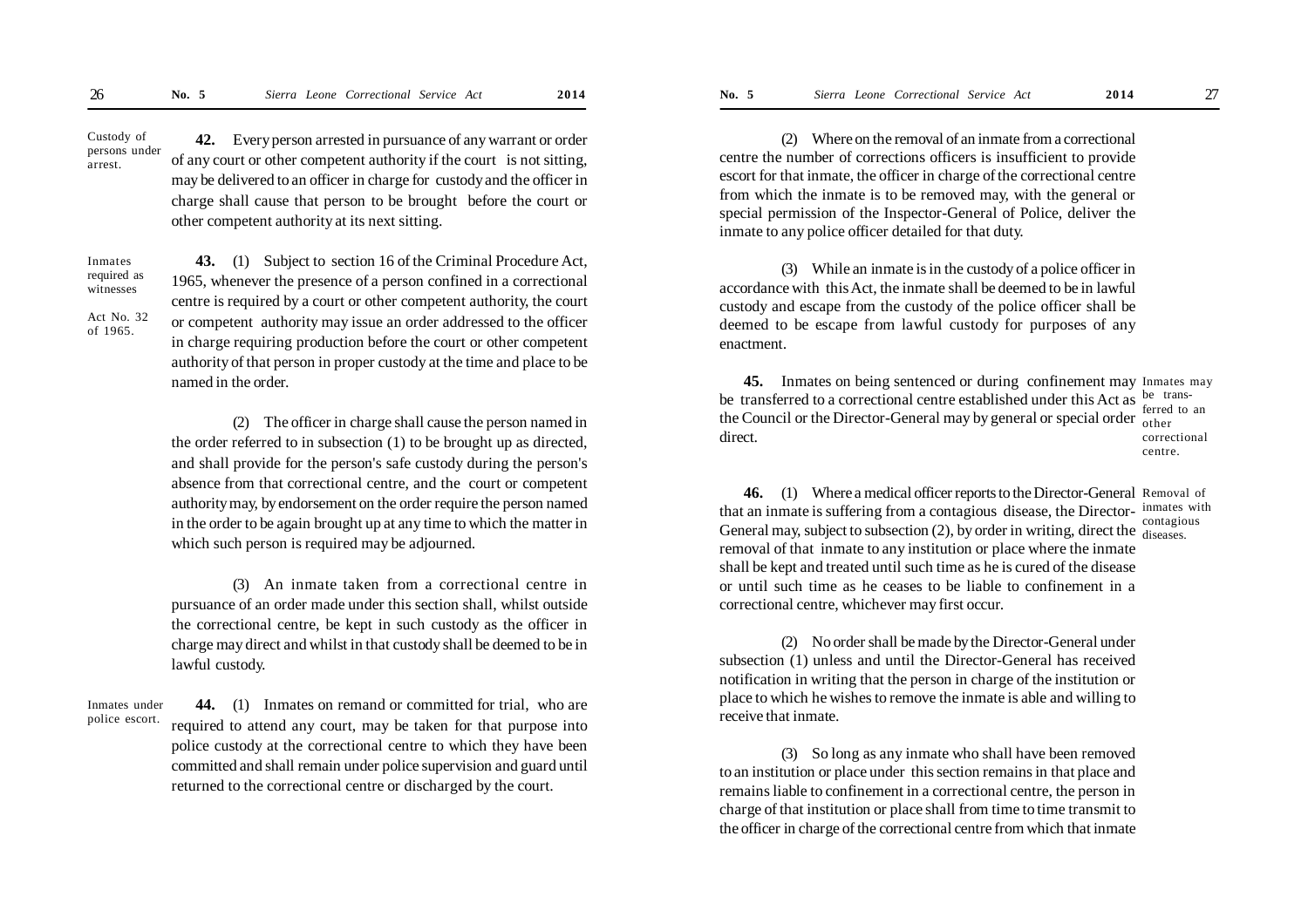was removed, a certificate signed by the person in charge that it is in his opinion necessary that the inmate should remain in the institution or place.

(4) As soon as, in the opinion of the person in charge of the institution or place to which an inmate has been removed, it is no longer necessary that the inmate should remain in the institution or place the person in charge shall transmit to the officer in charge of the correctional centre from which the inmate was removed, a certificate stating that the necessity has ceased.

(5) Upon receipt of a certificate pursuant to subsection (4), the officer in charge shall–

- (a) if the inmate is still liable to confinement in a correctional centre, forthwith cause the inmate to be brought back to the correctional centre from which the inmate was removed or to any other correctional centre as the officer in charge thinks fit;
- (b) if the inmate has completed the sentence in respect of which the inmate was committed, cause the inmate to be released forthwith.

(6) Every reasonable precaution shall be taken by the person in charge of an institution or place and other persons employed in the institution or place to prevent the escape of any inmate who may at any time be under treatment in the institution or place and it shall be lawful for these persons to take such measures as shall be necessary for preventing the escape of that inmate.

(7) Nothing shall be done under the authority of this section which, in the opinion of the person in charge of the institution or place to which an inmate has been removed, is likely to be prejudicial to the health of that inmate.

47. (1) Whenever a medical officer or officer in charge is of Removal of the opinion that an inmate is of unsound mind the medical officer or  $\frac{\text{immates of}}{\text{unsound m}}$ officer in charge shall take all necessary action to procure the inmate's certification under the Lunacy Act. unsound mind. Cap 175

(2) If that inmate is certified to be of unsound mind that inmate shall be removed as soon as convenient from the correctional centre and confined in a mental hospital.

(3) Whenever an inmate removed to a mental hospital is entitled to be discharged in accordance with any enactment relating to mental treatment, the medical superintendent in charge of the mental hospital shall notify the officer in charge of the correctional centre from which the inmate was removed and the inmate shall be delivered into the officer's custody if still liable to be confined in a correctional centre, and if not so liable, be released.

(4) The period during which the inmate has been detained in the mental hospital shall be reckoned as part of the inmate's term of imprisonment.

**48.** (1) In the case of serious illness of an inmate confined in Removal of a correctional centre in which there are inadequate medical facilities sick inmates or unsuitable accommodation for that inmate, the officer in charge, on the advice of the medical officer, may make an order for the removal of the inmate to a hospital. to hospital.

(2) In cases of emergency or in the absence of the medical officer, removal of an inmate to a hospital may be ordered by the officer in charge without the advice of the medical officer.

(3) An inmate who has been removed to a hospital under this section shall be deemed to be under detention in the correctional centre from which the inmate was so removed.

(4) Whenever the medical officer in charge of the hospital considers that the health of an inmate removed to a hospital under this section no longer requires detention in it, the medical officer shall notify the officer in charge.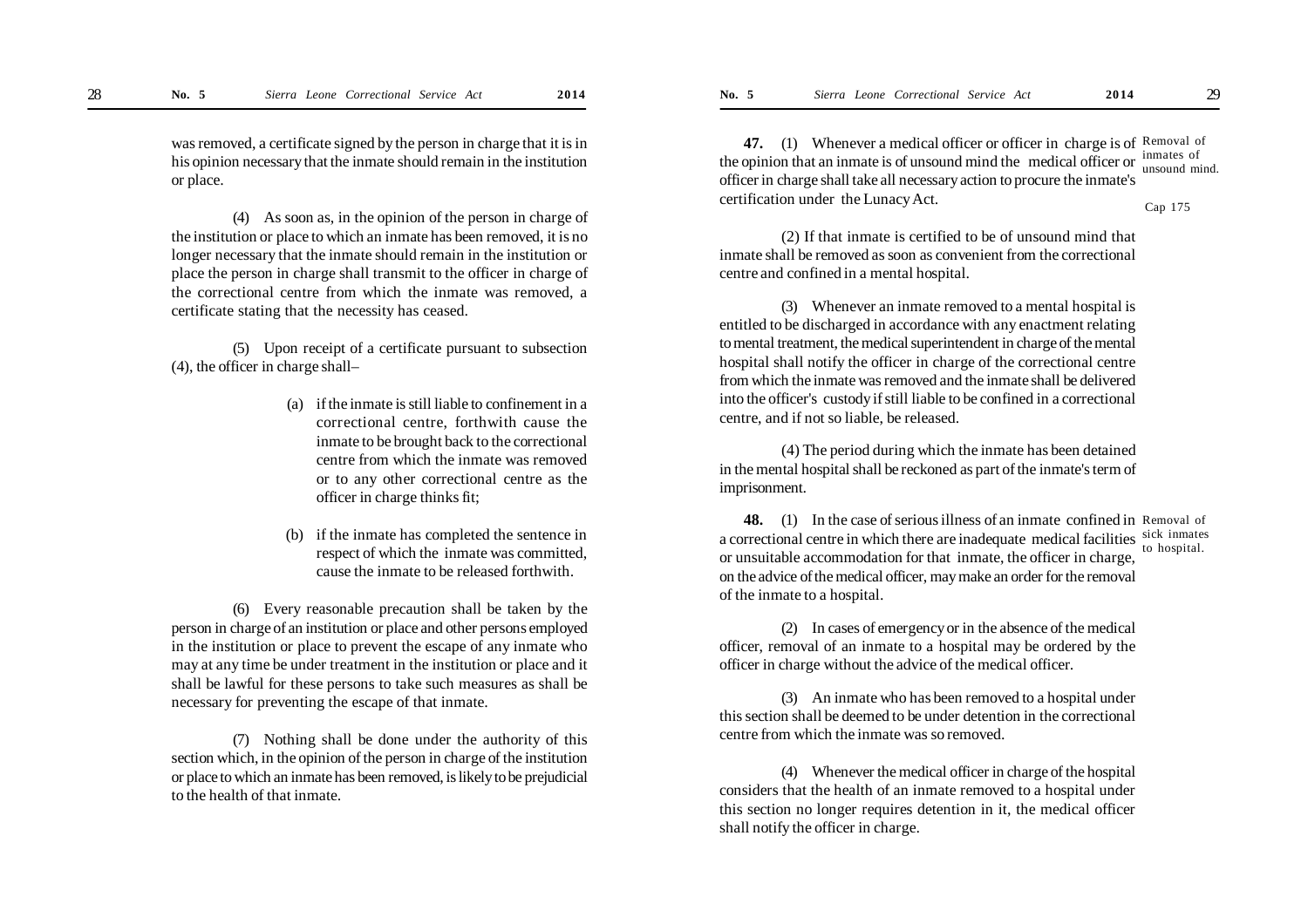(5) Upon receipt of notification from the medical officer in charge of a hospital, pursuant to subsection (4) the officer in charge shall–

- (a) if the inmate is still liable to be confined in a correctional centre, forthwith cause the inmate to be brought back to the correctional centre from which he was removed; or
- (b) if the inmate has completed the sentence in respect of which he was committed, cause the inmate to be released forthwith.

(6) Every reasonable precaution shall be taken by the officer in charge of a hospital to prevent the escape of any inmates who may at any time be under treatment at the hospital, and it shall be lawful for such officer in charge to take such measures as shall be necessary for preventing the escape of such inmate.

(7) Nothing shall be done under the authority of this section which, in the opinion of the medical officer in charge of the hospital, is likely to be prejudicial to the health of the inmate.

Measures for further security o f inmates in hospital.

**49.** (1) Where on account of the gravity of the offence for which an inmate may be in custody or for any other reason, the officer in charge considers it desirable to take special measures for the security of that inmate while undergoing treatment in hospital, it shall be lawful for the officer in charge to give the inmate into the charge of not less than two correction officers.

(2) One of the two corrections officers shall always be with the inmate by day and night and they shall be vested with power and authority to do all things necessary to prevent the inmate from escaping and shall be answerable for the inmate's safe custody until such time as the inmate is handed over to the officer in charge on the inmate's discharge from hospital or until such time as the inmate's sentence expires whichever may first occur.

**50.** If any inmate escapes during the time in any hospital or Corrections institution, no corrections officer shall be held answerable for the  $\frac{\text{officer}}{\text{liable for}}$ escape, unless the inmate shall have been in the personal custody of escape of the officer; and no medical officer or person in charge of the hospital inmates in or institution or other person shall be answerable for the escape hospital. unless it can be shown that, that person helped the inmate to escape or has wilfully neglected to take reasonable precautions to prevent the escape. liable for

**51.** (1) With effect from the commencement of this Act, every Employment sentence of imprisonment whether the sentence was one of  $\frac{1}{2}$  chalities imprisonment with hard labour or simple imprisonment passed upon of hard any criminal inmate, shall subject the inmate during the term of the labour. sentence to work at such labour as may be directed by the officer in charge with the general approval of the Director-General and so far as practicable the labour shall take place in association or outside cells with other criminal inmates. and abolition

(2) Notwithstanding the provisions of any other enactment, no person shall be sentenced by a court to imprisonment with hard labour.

(3) Every enactment conferring power on a court to pass a sentence of imprisonment with hard labour in any case shall be construed as conferring a power to pass a sentence of imprisonment for a term not exceeding a term for which a sentence of imprisonment with hard labour could have been passed in that case immediately before the commencement of this Act, and so far as any enactment provides that a person sentenced to imprisonment or committed to correctional centre is or may be directed to be treated to any special form of imprisonment ceases to have effect.

(4) The medical officer may order any inmate to be excused from labour or to perform light labour, and any inmate ordered to perform light labour shall be required to work on any labour for which the inmate is considered fit by the medical officer.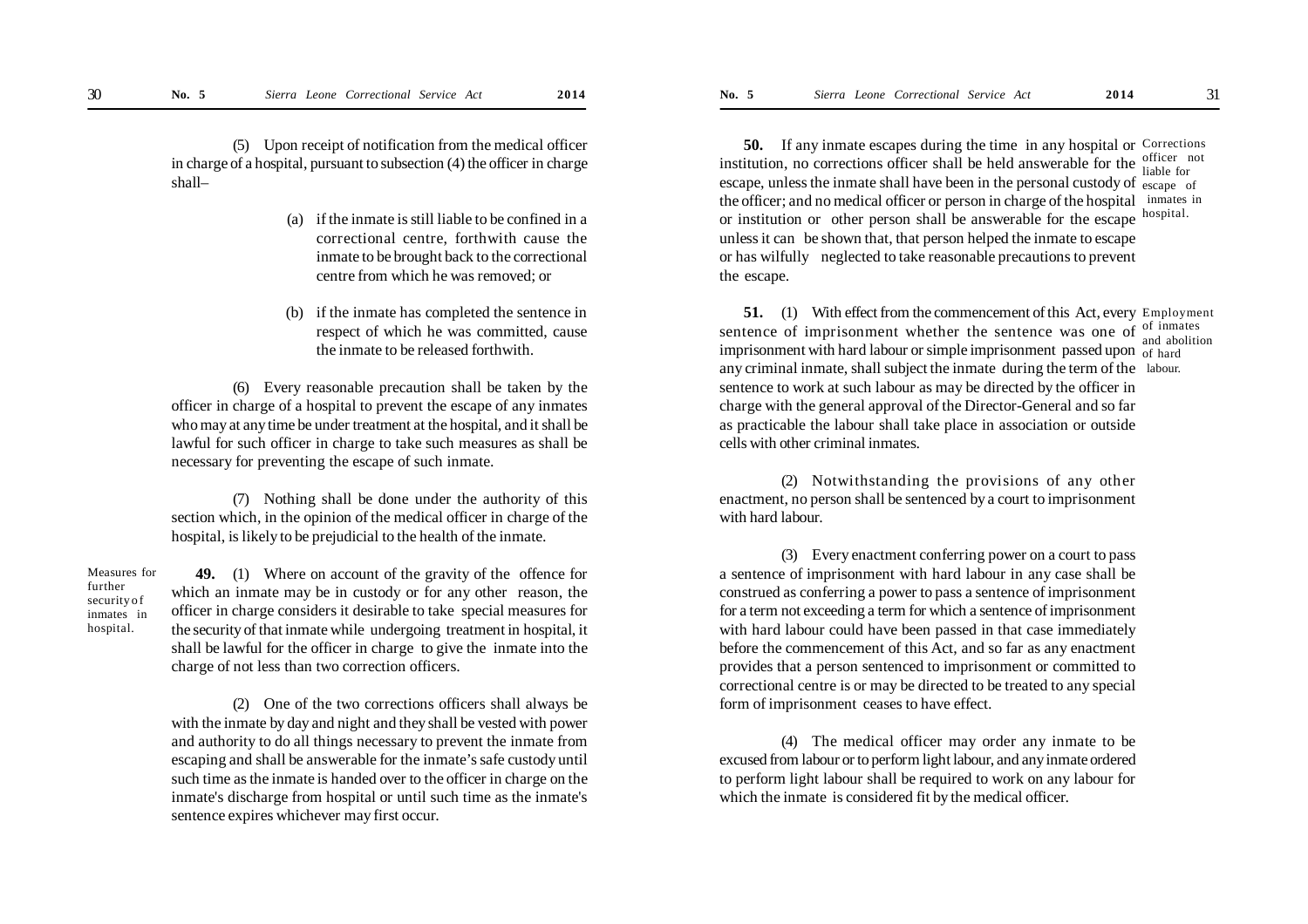(5) For the purposes of this section, "Director-General" includes a Regional Director.

Employment of unconvicted inmates.

**52.** (1) Civil and unconvicted criminal inmates shall be required to keep their cells, precincts of cells, furniture, clothing and utensils clean and perform the classes of labour as the Director-General, with the approval of the Council shall direct.

(2) Appellant inmates shall be required to keep their cells, precincts of cells, furniture, clothing and utensils clean and perform the classes of labour that the Director-General, with the approval of the Council shall direct.

Maintenance of certain inmates from private sources.

**53.** (1) Civil or unconvicted criminal inmate may be permitted to maintain himself and to purchase or receive from private source at proper hours, food, clothing or other necessaries, but subject to examination and to such sources and other conditions as the Director-General may direct.

(2) No food, clothing or other necessaries belonging to a civil or unconvicted criminal inmate shall be given, hired, loaned or sold to any other inmate; and any inmate contravening this section shall be liable to lose the privilege of purchasing or receiving food, clothing or other necessaries from private sources for such time as the officer in charge thinks proper.

(3) If a civil or unconvicted criminal inmate does not provide himself with food or clothing, or if the food or clothing is in the opinion of the officer in charge unsatisfactory, the inmate shall receive the regular food and clothing.

Separation of male and female inmates.

**54.** Male and female inmates shall be confined in separate correctional centres or in separate parts of a correctional centre in such a manner as to prevent, as far as practicable, their seeing or conversing or holding any intercourse with each other.

**55.** (1) No juvenile shall be detained in a correctional centre Juveniles not and where before or at the commencement of this Act, a juvenile is  $\frac{1}{2}$  to be detained detained in a correctional centre, the Minister shall within three  $\frac{m}{\text{tional centres}}$ . months of commencement of this Act, order the removal from the correctional centre of the juvenile and his detention in a place other than a correctional centre, subject to such conditions as the Minister may determine. in correc-

(2) No juvenile removed from a correctional centre pursuant to subsection (1) shall be detained after the expiration of the period for which the juvenile was subject to detention in a correctional centre.

**56.** Every inmate shall be subject to correctional centre Inmates to be discipline and to all laws, orders and directions relating to correctional subject to centres and inmates during the whole time of the inmate's <sub>centre</sub> imprisonment, whether the inmate is or is not within the precincts of discipline. any correctional centre. centre

**57.** Every inmate shall have a right to petition the Council, but Petitions to in exercising that right shall address the Council through the Director-the Council General.

#### PART VII–RELEASE AND REMISSION

**58.** (1) The officer in charge shall be responsible for the due Release of discharge of all inmates immediately upon their becoming entitled to inmates. release.

(2) Except at the inmate's own request, no inmate under treatment by a medical officer will be discharged from a correctional centre until, in the opinion of the medical officer the discharge can be effected without danger to the health of the inmate.

(3) Where by or under any enactment an inmate becomes entitled to discharge from a correctional centre otherwise than by the expiration of the sentence, the officer in charge shall not discharge the inmate otherwise than in accordance with the terms of the order, warrant or instruction issued in writing under the hand of a person authorised to do so under that enactment or in due course of law.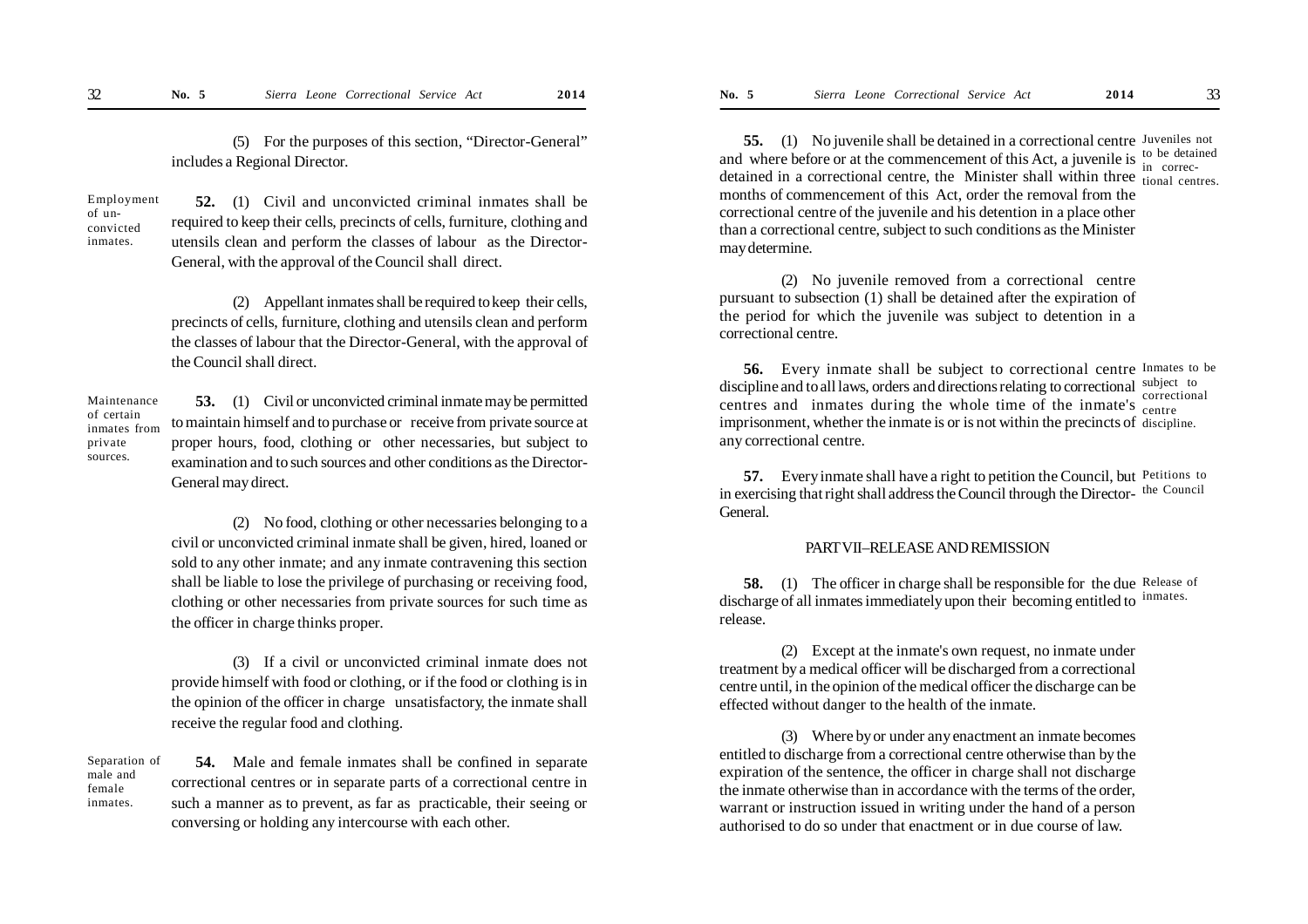(4) All inmates shall be discharged before noon on the date on which they are entitled to be released; but should that date fall on a Sunday or any public holiday, they shall be released before noon on the day preceding the Sunday or public holiday.

Remission of part of sentence of certain inmates.

**59.** (1) Convicted criminal inmates sentenced to imprisonment whether by one or consecutive sentence or sentences for a period exceeding one month, may by industry and good conduct earn a remission of one-third of the remaining period of the sentence or sentences.

(2) For the purpose of giving effect to the provisions of subsection (1), each inmate on admission shall be credited with the full amount of remission to which the inmate would be entitled at the end of the sentence or sentences if the inmate lost or forfeited no remission.

(3) An inmate may lose remission as a result of its forfeiture as a punishment for an offence against correctional centre discipline and shall not earn any remission in respect of any period-

- (a) spent in hospital through the inmate's own fault or while malingering; or
- (b) while undergoing confinement as a punishment in a separate cell.

(4) On the recommendation of the Director-General, the Council may grant a further remission on special grounds.

(5) The Director-General may restore forfeited remission in whole or in part.

(6) For the purpose of calculating remission of sentence, imprisonment for life shall be deemed to be twenty years imprisonment.

**60.** (1) Notwithstanding the provisions of section 59, any Habitual habitual criminal sentenced to imprisonment whether by one sentence criminals or consecutive sentences for a period of three years or more who is released released under section 59 shall, unless the Council otherwise directs, subject to be subject to a Supervision Order. may be Supervision Order.

(2) Any Supervision Order under subsection (1) shall be issued by the Director-General and shall authorise the inmate to be at large in Sierra Leone or in any part of Sierra Leone as shall be specified in the Supervision Order; and it shall be lawful for the Council to revoke or alter any Supervision Order at its discretion.

(3) Any Supervision Order issued under this section shall, unless revoked or forfeited, continue in force for a period not exceeding twelve months and shall then expire.

(4) So long as a Supervision Order continues in force the inmate shall be subject to the supervision order but shall not be liable to imprisonment by reason of his sentence, but shall be allowed to go and remain at large according to the terms of the Supervision Order.

(5) Every Supervision Order shall be in the prescribed form and shall be issued subject to the following conditions:-

- (a) the finger prints of the person subject to the Supervision Order shall be impressed on the order and a photograph of the person's front and side face shall be affixed.
- (b) the person shall keep the Supervision Order in his possession and shall at all times produce it on demand, when called upon to do so by a Magistrate or Police Constable or person under whose supervision the person has been placed;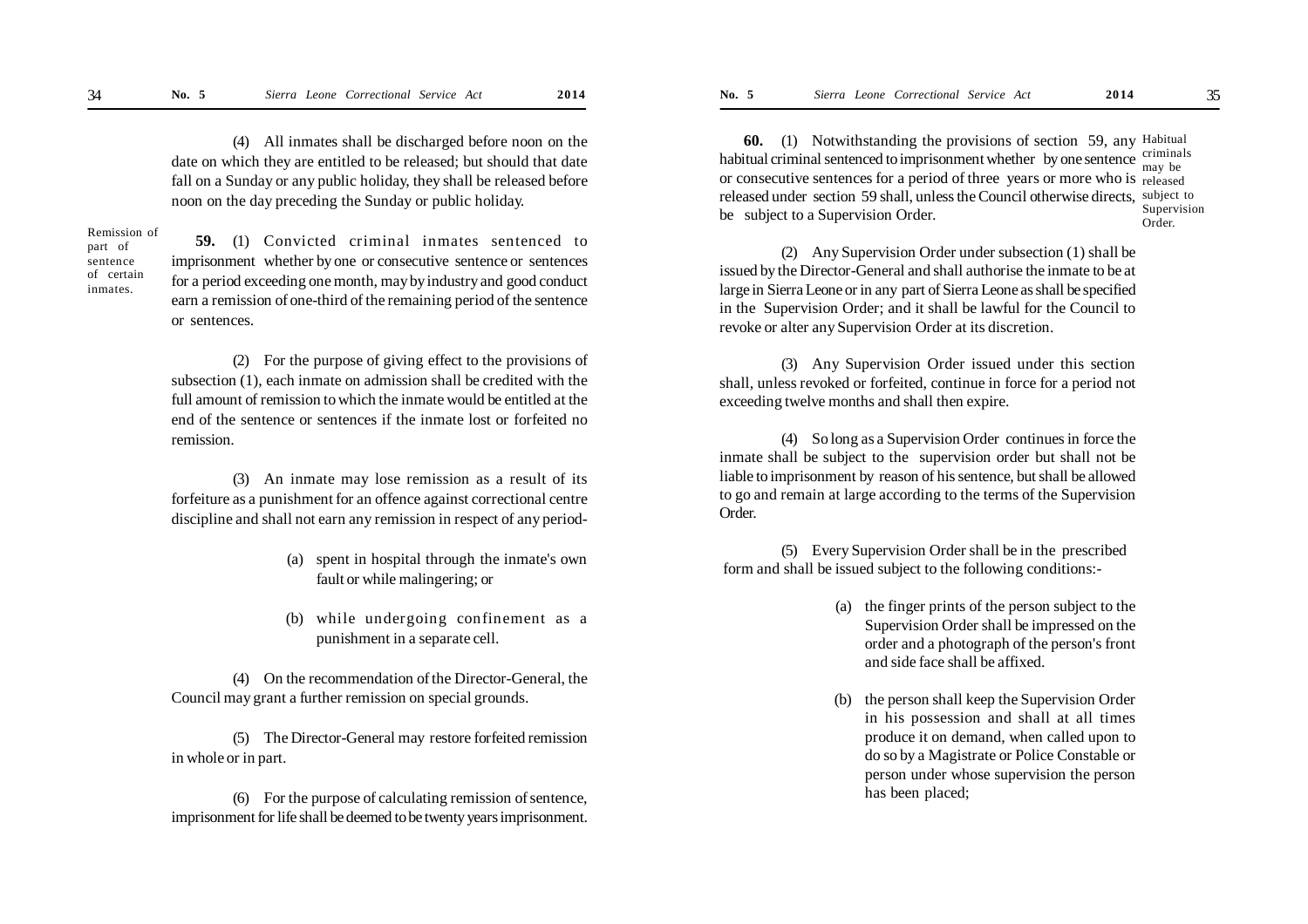- (c) the person subject to a Supervision Order shall abstain from any violation of the law;
- (d) the person subject to a Supervision Order shall not habitually associate with notoriously bad characters such as reputed thieves, housebreakers, receivers of stolen property and the like;
- (e) the person subject to a Supervision Order shall, at the time of discharge from a correctional centre, inform the officer in charge of the correctional centre of the District and place in which he intends to reside, and shall with all convenient speed proceed to the District and report himself personally to the person under whose supervision he has been placed within fortyeight hours of arrival or so soon after that as is practicable;
- the person subject to a Supervision Order shall notify the supervisor of any change of address within the District and shall also inform the supervisor if he intends to leave the District;
- (g) on arrival in any new District the person shall report to the person to whom he has been told to report by the person under whose supervision he has been placed, within fortyeight hours of arrival or so soon thereafter as is practicable;
- (h) any other conditions which the Director-General may impose.

(6) If a person subject to a Supervision Order issued under this Act fails to comply with any of the conditions of the Supervision Order the person shall be guilty of an offence and, in addition to any other penalty incurred in respect of the act constituting the breach, shall, on summary conviction, be liable to imprisonment for a period not exceeding six months and the Magistrate by whom the person is convicted may order the Supervision Order to be forfeited.

(7) A constable may arrest without warrant any person whom he reasonably suspects to have committed an offence contrary to this section.

(8) Where a supervision order is forfeited or revoked the person whose supervision order is forfeited or revoked shall, after undergoing any other punishment (if any) to which the person may be sentenced for the offence in consequence of which the Supervision Order is forfeited or revoked, further undergo a term of imprisonment for the outstanding portion of the Supervision Order that remained unexpired at the time the person failed to comply with the conditions of the order or such portion as the Director-General may direct.

(9) If a person subject to a Supervision Order issued under this Act proves to the satisfaction of the person under whose supervision he has been placed, a District officer or a police officer of or above the rank of Assistant Superintendent, that he has lost the Supervision Order, the person shall be entitled to a duplicate of the Supervision Order.

(10) Whenever a Supervision Order is revoked by the Director-General, a Magistrate shall, on the production of a certificate of the revocation, issue a warrant, which may be executed in any part of Sierra Leone for the apprehension of the person to whom that Supervision Order was issued, and the person being apprehended shall be brought before the Magistrate, who shall make out a warrant for the recommitment of the person to a correctional centre to undergo imprisonment for the outstanding portion of the Supervision Order that remained unexpired at the time the Order was revoked or the portion of the order as the Director-General may direct.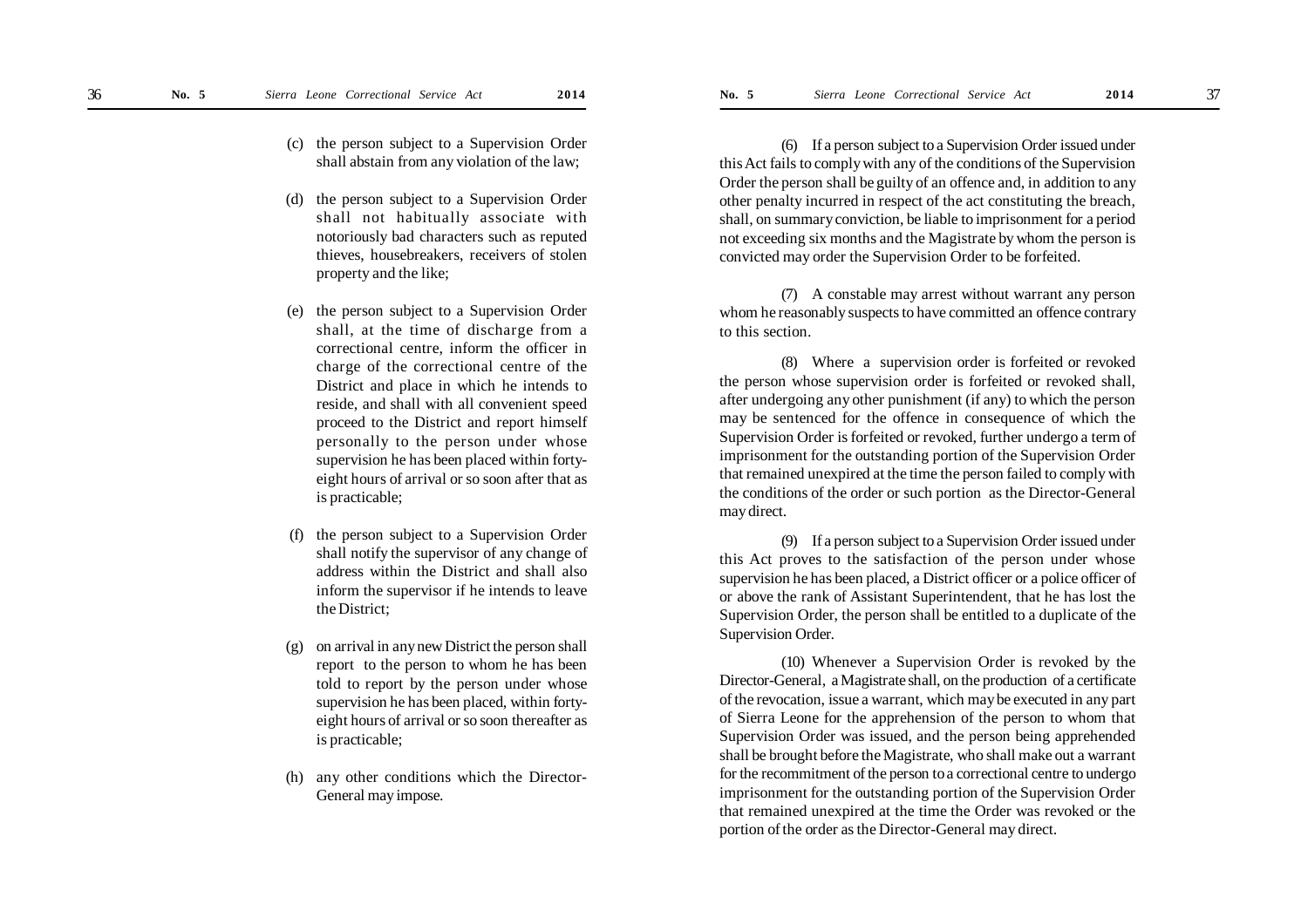(11) Whenever a Supervision Order is forfeited by the Order of a Magistrate under this section, the Magistrate shall make out a warrant for the recommitment of the person to undergo the outstanding portion of the Supervision Order that remained unexpired at the time the Order was forfeited or a portion as the Director-General may direct.

(12) For the purpose of this section the expression "habitual criminal" means a person who is not less than twenty-five years of age and who-

- (a) is convicted on an information of an offence punishable with imprisonment for a term of three years or more; or
- (b) has been convicted on at least three previous occasions since he attained the age of twenty of offences punishable on an information with such a sentence.

**61.** (1) The Director-General shall submit to the Council a report on the general condition and conduct of every inmate undergoing imprisonment for life or for a term exceeding four years, at the end of every two years of the imprisonment or a such lesser period as the Council or the Director-General shall consider desirable. Review of sentences.

> (2) The Council shall appoint a Board whose duty will be from time to time to consider such reports and in each case to tender appropriate advice to the Council.

Release on parole.

**62.** (1) An inmate serving a sentence of imprisonment for a period of four years or more may be allowed by the Director-General within three months of the date the inmate is due for release on conditions and for reasons approved by the Director-General to be temporarily absent from the correctional centre on parole for a stated length of time which shall be greater than fourteen days.

(2) The Director-General or other officer in charge may at any time recall an inmate released on parole.

(3) An inmate who fails to return to a correctional centre on the completion of the period of parole or when informed that he has been recalled under the provisions of subsection (2) commits an offence and may be arrested without warrant and shall be liable on conviction to the same punishment as if he had escaped from a correctional centre.

(4) An inmate who when released on parole contravenes or fails to comply with the conditions imposed upon him commits an offence and shall be liable on conviction to imprisonment for a term not exceeding six months.

#### PART VIII–OFFENCES BY INMATES

**63.** (1) The Council shall prescribe what acts or omissions Correctional by inmates shall be deemed to be correctional centre offences and  $_{\text{offenc}}^{\text{centre}}$ shall prescribe which of the offences shall be minor correctional centre offences and which shall be aggravated correctional centre offences. offences.

(2) A charge against an inmate in respect of a correctional centre offence may, subject to this section, be heard and determined-

- (a) before a subordinate court where the Director-General, owing to the gravity of the correctional centre offence or other sufficient cause, so decides; or
- (b) within a correctional centre, by the Director-General or, at the request of the Director-General or a senior corrections officer or the officer in charge, by a visiting justice who is a Magistrate.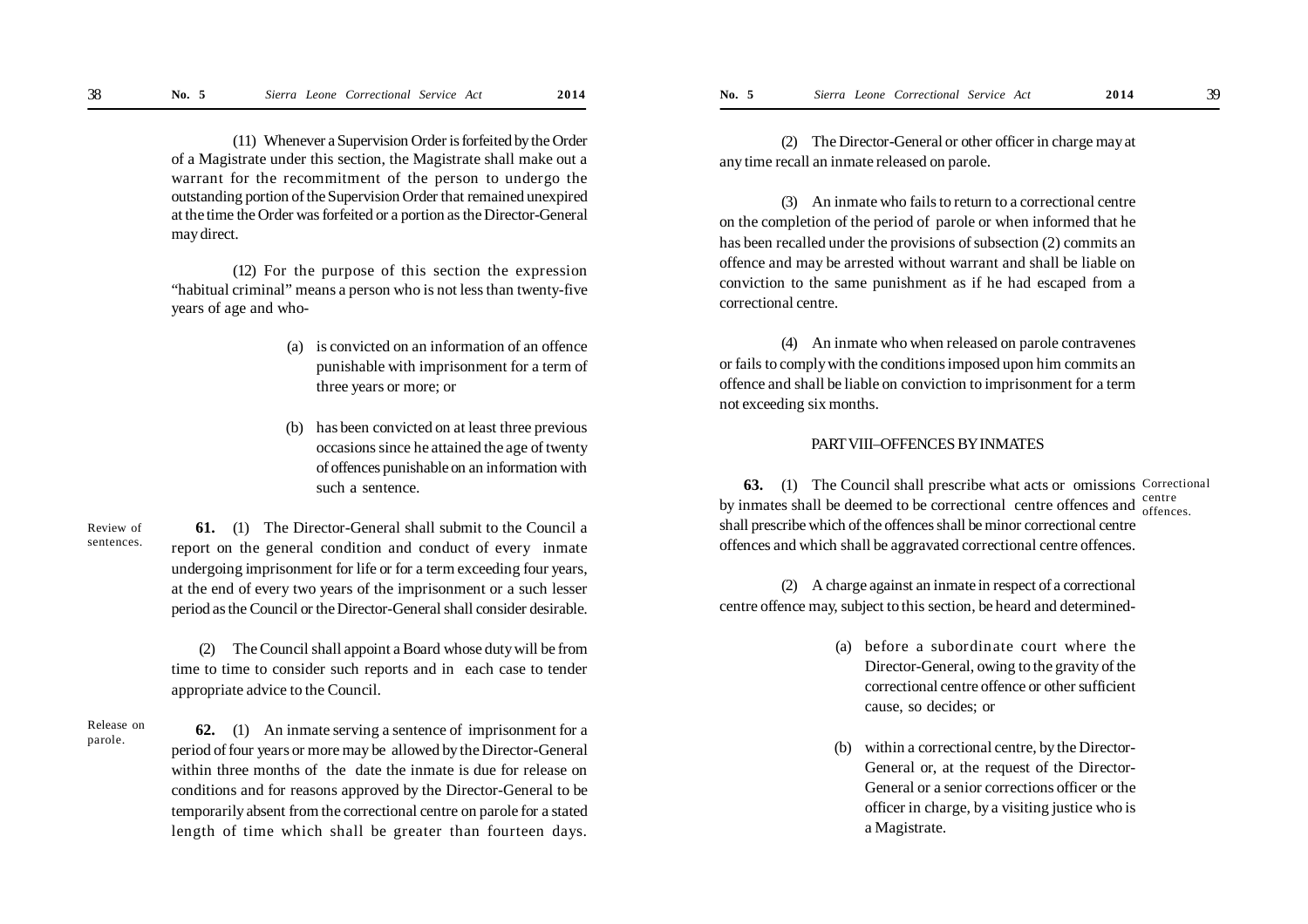(3) Rules made under this section shall prescribe the manner in which the offences shall be tried.

(4) For the purpose of this Part "reduction in stage" means the removal of an inmate to a lower stage in the prescribed progressive stage system.

**64.** (1) An inmate found guilty of a minor correctional centre offence by a lower court shall be liable to- Punishment that may be

- (a) imprisonment for a term not exceeding six months;
- (b) additionally or alternatively any one or more of the punishments specified in section 65.

(2) An inmate found guilty of a major correctional centre offence by a subordinate court shall, subject to subsection (3), be liable to imprisonment for a period not exceeding two years.

(3) A sentence of imprisonment imposed for a correctional centre offence on an inmate-

- (a) who is a convicted inmate shall commence on the date of the expiry of the sentence of imprisonment being served by the inmate at the time of the offence;
- (b) who is a convicted inmate shall commence on the date the sentence of imprisonment is imposed.

Punishment of minor correctional centre offences by junior or subordinate officers.

imposed by subordinate court.

> **65.** Where an officer in charge, who is a junior officer or subordinate officer, finds an inmate guilty of a minor correctional centre offence, the officer may impose one or more of the following punishments:–

- (a) confinement in a separate cell for a period not exceeding three days;
- (b) forfeiture of remission of sentence not exceeding three days of the total remission earned;
- (c) extra work for a period not exceeding three days.

**66.** Whenever an inmate is charged before an officer in charge Transfer of who is not a senior officer with a minor correctional centre offence which owing to the circumstances of the case the officer in charge considers the powers of punishment he possesses are inadequate to deal with, the officer shall stay the proceedings and transfer the case with a report on the case to a senior officer or to a visiting justice who is a Magistrate. case.

**67.** (1) Where an officer in charge, who is a senior officer or Punishment a visiting justice, finds an inmate guilty of a minor correctional centre  $\frac{1}{\text{correction}}$ offence, the officer or justice may impose on the inmate the following centre punishment:– correctional offences by senior

- officer
- (a) confinement in a separate cell for a period not exceeding fourteen days; or visiting justice.
- (b) forfeiture of remission of sentence not exceeding thirty days of the total remission earned;
- (c) extra work for a period not exceeding seven days;
- (d) reduction in stage or postponement of promotion in stage, or forfeiture of privileges;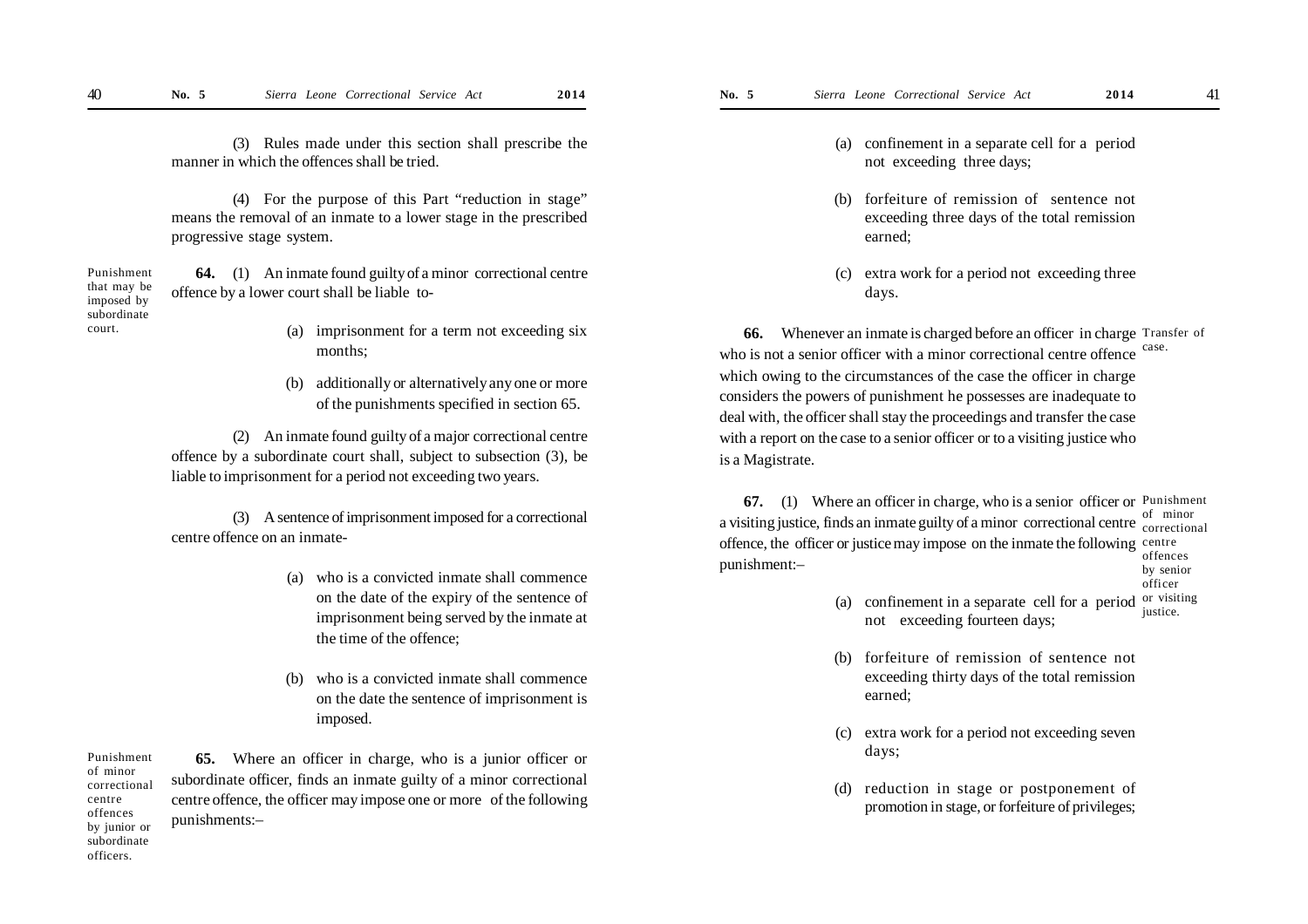(e) forfeiture of earnings not exceeding one-half of the amount earned; or removal from any prescribed earnings scheme for a period not exceeding three months or reduction in earnings grade until such time as the inmate is considered fit for restoration to the original grade by virtue of the inmate's good conduct and skill at his trade or effort at his work; but no inmate shall be reduced from the highest grade in any prescribed earnings scheme without the approval of the Director-General.

(2) For the purposes of this section, "reduction in stage" and "postponement of promotion in stage" mean the removal of an inmate to a lower stage and the postponement of promotion to a higher stage, respectively, in the prescribed progressive stage system.

Punishment of inmates by Director-General.

**68.** (1) An officer in charge, if he is a senior corrections officer or any administrative officer designated as officer in charge may punish any inmate found after due inquiry by the officer in charge to be guilty of a minor correctional centre offence by awarding the inmate one or more of the following punishments:–

- (a) confinement in a separate cell on the prescribed punishment diet for a term not exceeding the period as may be prescribed;
- (b) forfeiture of remission not exceeding the amount as may be prescribed;
- (c) reduction in stage or forfeiture of privileges or postponement of promotion in stage or forfeiture of all or part of earnings, or removal from the earning scheme or deduction in earnings grade for the period as may be prescribed.

(2) An officer in charge, if a senior corrections officer or an administrative officer designated as officer in charge, may punish an inmate found after due inquiry by the officer in charge to be guilty of an aggravated correctional centre offence by awarding the inmate one or more of the following punishments:-

- (a) confinement in a separate cell on the prescribed punishment diet for a term not exceeding the prescribed period;
- (b) forfeiture of remission not exceeding the prescribed period;
- (c) reduction in stage or forfeiture of privilege or postponement of promotion in stage or forfeiture of all or part of earnings or removal from the earnings scheme or reduction in earnings grade for such period as may be prescribed.

(3) No procedure may permit or require any inmate to impose punishment on any other inmate; but this restriction shall not prevent appropriate arrangements being made for inmates to be designated to play leadership or mentoring roles in relation to other inmates.

**69.** (1) The Director-General may punish any inmate found Punishment guilty of a correctional centre offence after an inquiry by a committee  $\frac{1}{2}$  by Directed set up by the Director-General by Director-General.

 (2) An officer in charge on finding an inmate guilty of an aggravated correctional centre offence may, if he is of the opinion that in the circumstances of the case or because of the inmate's character the powers of punishment he possesses are inadequate, transfer the case to the Director-General or the visiting Justice for punishment.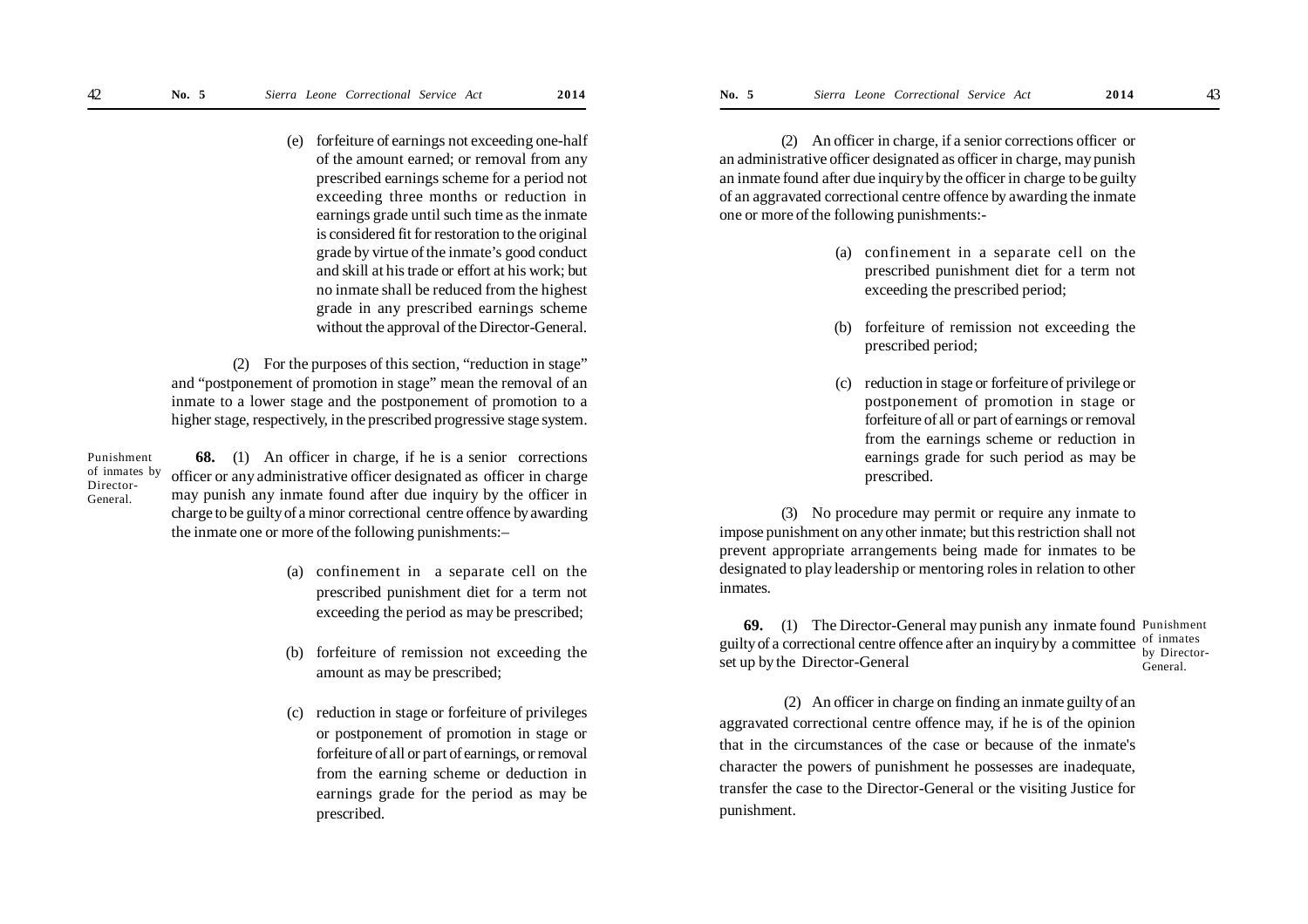(3) An officer in charge who transfers a case to the Director-General under subsection (2) shall forward to the Director-General-

- (a) a copy of the charge;
- (b) the record of all the evidence taken including the evidence of the inmate;
- (c) the reasons why the inmate was found to be guilty; and
- (d) any representations the inmate wishes to make to the Director-General in regard to punishment.

(4) The Director-General on receipt of a record forwarded to him under subsection (3) may–

- (a) punish the inmate,
- (b) reverse the findings of the officer in charge and find the inmate not guilty;
- (c) require the officer in charge to take further evidence and submit it to him prior to making a decision, or
- (d) instruct the officer in charge to refer the case to the visiting Justice.

(5) The Director-General may award an inmate one or many of the following punishments:-

- (a) confinement in a separate cell on the prescribed diet for the period;
- (b) forfeiture of remission not exceeding the prescribed amount;

(c) reduction in stage or forfeiture of privileges or postponement of promotion in stage or forfeiture of all or part of earnings or removal from the earnings scheme or reduction in earnings grade for the period prescribed.

**70.** (1) The Council shall establish a Complaints Committee Complaints for each correctional centre with powers to punish any inmate found Committee. after due inquiry by it to be guilty of a correctional centre offence by awarding the inmate one or more of the following punishments:-

- (a) confinement in a separate cell on the prescribed diet for the prescribed period;
- (b) forfeiture of remission not exceeding the prescribed amount;
- (c) reduction in stage or forfeiture of privileges or postponement of promotion in stage or forfeiture of all or part of earnings or removal from the earnings scheme or reduction in earnings grade for the prescribed period.

(2) The Complaints Committee shall consist of not less than five members and three members shall constitute a quorum.

(3) The Complaints Committee shall meet at least once in every three months within the precincts of the correctional centre for which it is appointed and shall–

- (a) hear any complaints which may be made by the inmates detained at the correctional centre, report to the Council any matter which they consider expedient to report,
- (b) inquire into any matter connected with the management of the correctional centre which the Director-General or officer in charge may place before it; or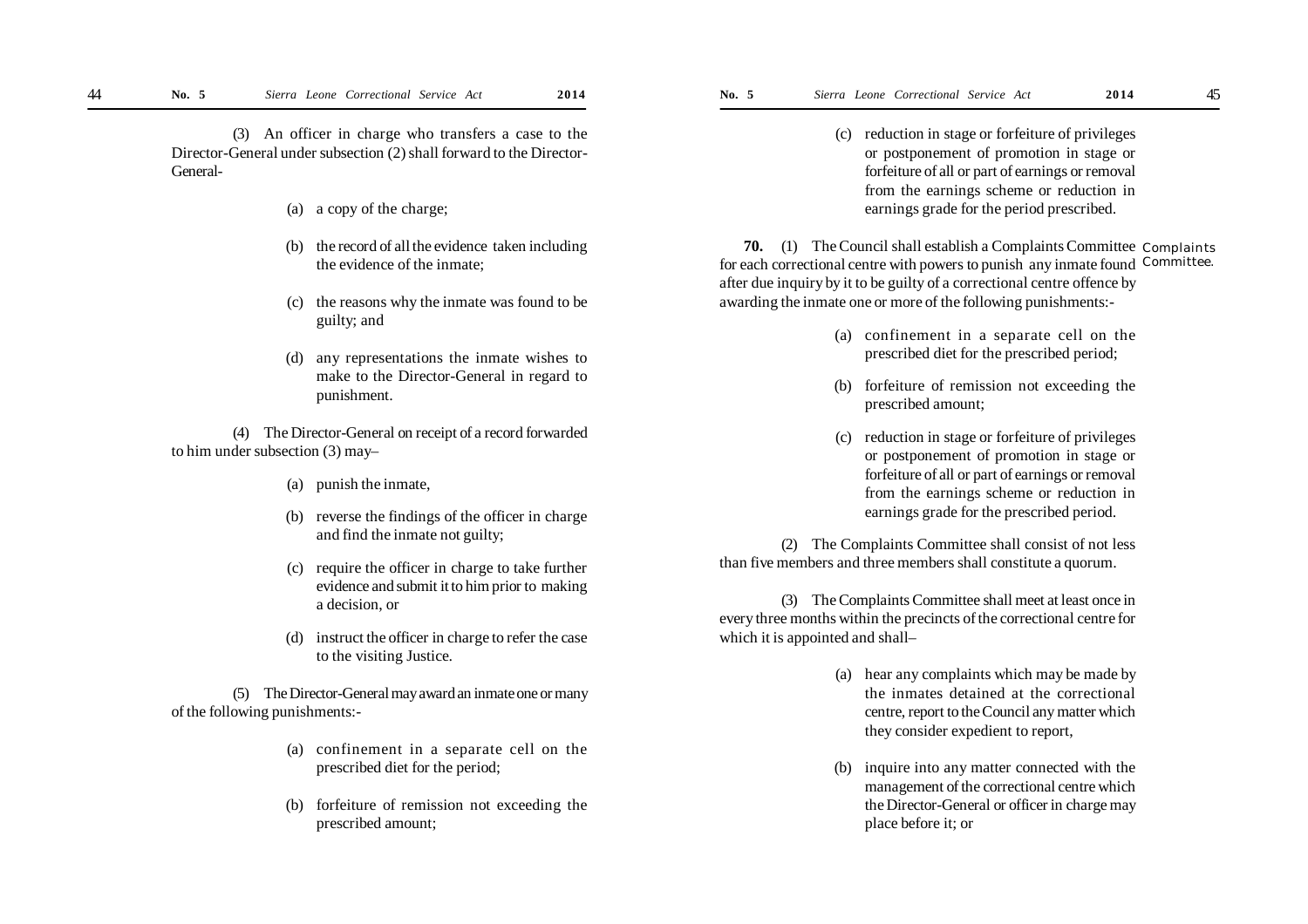into which the Council may direct the Committee to inquire and shall have such other powers and duties as may be prescribed.

(4) One member of the Complaints Committee shall visit the correctional centre for which the Committee is appointed at least once a month and any member may at any time enter the correctional centre and shall have free access to every part of the centre and to every person detained in it, and may inspect the correctional centre records and enter any observations he may think fit to make in reference to the condition of the correctional centre or abuses at the centre in the Visitors' book to be kept by the officer in charge.

(5) No member of any Complaints Committee may in any way be concerned with any contracts for supplies for use in the correctional centre for which the Committee is appointed.

Punishment of correctional centre offences by Magistrates.

**71.** Any inmate may be charged before a Magistrate with any offence against correctional centre discipline and the Magistrate may on convicting the inmate award any of the punishments mentioned in section 70 and, in addition or in lieu thereof, may award imprisonment for a period not exceeding six months to run consecutively with the sentence then being served; but no proceedings shall be taken against any inmate in respect of any matter for which the inmate has been punished under this Act.

Inmate's defence.

**72.** No inmate shall be punished for a correctional centre offence until the inmate has had an opportunity of hearing the charge against him and making a defence.

**73.** No inmate shall be subject to punishment until certified as medically fit to undergo it by a medical officer or other person appointed for that purpose by the medical officer. Medical examination before punishment.

**74.** Whenever it appears to the officer in charge that it is desirable for the good order and discipline of the correctional centre for an inmate to be segregated and not to work or be located in association with other inmates, it shall be lawful for that officer to order the segregation of the inmate for such period as may be necessary. Segregation of an imate

**75.** The officer in charge shall cause to be entered in a register Register of to be open to the inspection of the visiting justices and the Complaints punishments. Committee a record of all punishments imposed upon inmates showing in respect of each inmate punished, the name, nature of the offence and the extent of the punishment.

#### PART IX–ESCAPE OF INMATES

**76.** An inmate who escapes, or attempts to escape, commits Escape of an offence and is liable on conviction inmates.

- (a) if he was undergoing a sentence of imprisonment for a period of not less than six years, to imprisonment for a further period not exceeding ten years, and
- (b) if he was undergoing a sentence of imprisonment for a period of less than three years, to imprisonment for a further period not exceeding two years, and
- (c) if he was undergoing a sentence of imprisonment for a period not exceeding six months, or was an inmate on remand or awaiting trial, to imprisonment for a further period not exceeding twelve months.
- **77.** Any corrections officer who–

#### Corrections officer aiding inmate to

- (a) aids or abets an inmate in escaping or escape.attempts to escape from custody;
- (b) by gross carelessness, wilful neglect of duty, or direct disobedience of orders, facilitates the escape of an inmate; or
- (c) with intent to facilitate the escape of an inmate, conveys or causes to be conveyed into any correctional centre or other building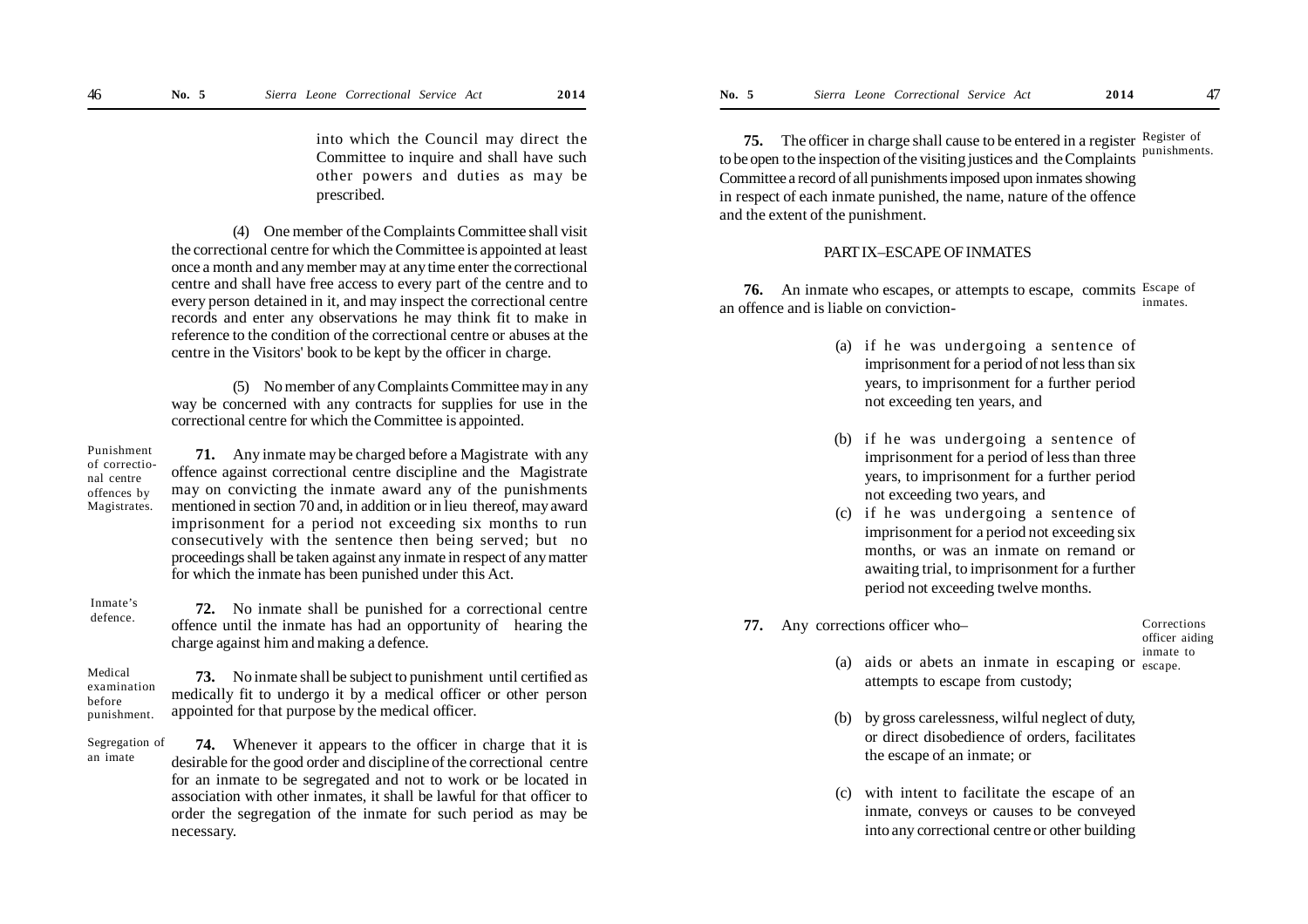in which the officer may for the time being be lawfully confined, any mask, dress, or other disguise, or any letter, tool, or any other article or thing calculated to assist such escape,

commits an offence and is liable on conviction to imprisonment for a term not exceeding four years.

#### PART X–OFFENCES IN RELATION TO INMATES

**78.** Any person who without authority conveys into or throws into or deposits in a correctional centre, or conveys or throws out of a correctional centre, or conveys to an inmate, or deposits in any place with intent that it shall come into the possession of an inmate, any money, clothing, food, drink, drug, tobacco, letter, book, tool or other article whatever commits an offence and is liable on conviction to a fine not exceeding one million leones or to imprisonment for a term not exceeding twelve months or to both the fine and imprisonment. Prohibited articles.

**79.** Anything conveyed, thrown or deposited in contravention of section 78 may be seized by a corrections officer and the Director-General may order its confiscation and forfeiture. Seizure of prohibited articles, etc.

**80.** Any person who without authority communicates with an inmate commits an offence and is liable on conviction to a fine not less than one million leones or to imprisonment for a term not below twelve months or to both the fine and imprisonment. Communicating with inmates.

**81.** (1) Any person who without lawful authority enters or remains within the boundaries of a correctional centre or any place where inmates are working commits an offence and if he refuses to leave when requested to do so may be arrested by a corrections officer or a police officer. Trespassing.

> (2) Any person who commits an offence under subsection (1) is liable on conviction to a fine nor exceeding five hundred thousand leones or to imprisonment for a term not exceeding six months or to both the fine and imprisonment.

**82.** Any person who is found in possession of an article which Unlawful has been supplied to a correctional service officer for use on duty, or possession of other correctional centre property and who fails to account centre satisfactorily for its possession, or who without authority purchases articles. or receives such article or property from a corrections officer or who aids or abets a corrections officer to sell or dispose of such article or property, commits an offence and is liable on conviction to a fine not less than five hundred thousand leones or to imprisonment for a term not less than six months or to both the fine and imprisonment. correctional

**83.** (1) Any person who by any means directly or indirectly Incitement procures or persuades, or attempts to procure or persuade, any and abetment corrections officer to desert, or who aids, abets or is an accessory to  $\frac{d}{dt}$  and the desertion of any corrections officer or who, having reason to sedition.believe that any person is a deserter, harbours the deserter, or aids him in concealing himself, or assists in his rescue, commits an offence and is liable on conviction to a fine not less than one million leones or to imprisonment for a term not below one year or to both the fine and imprisonment. of desertion,

(2) Any person who, directly or indirectly, instigates, commands, counsels, or solicits any mutiny, sedition or disobedience to any lawful command of a corrections officer to any other corrections officer, or maliciously endeavours to seduce any corrections officer from his allegiance or duty, commits an offence and is liable on conviction to imprisonment for a term not exceeding two years.

**84.** Any person who knowingly harbours in or about his house, Harbouring lands or otherwise, or who knowingly employs any person under inmates. sentence of imprisonment and illegally at large commits an offence and is liable on conviction to imprisonment for a term not exceeding five years.

**85.** (1) Any person who commits an offence under this Act Disposal of or any rules made under the Act, if no penalty is specially provided deceased's for the offence, is liable on conviction to a fine not exceeding one million leones or to imprisonment for a term not exceeding twelve months or to both the fine and imprisonment. estates.

(2) No person shall be tried twice for the same offence.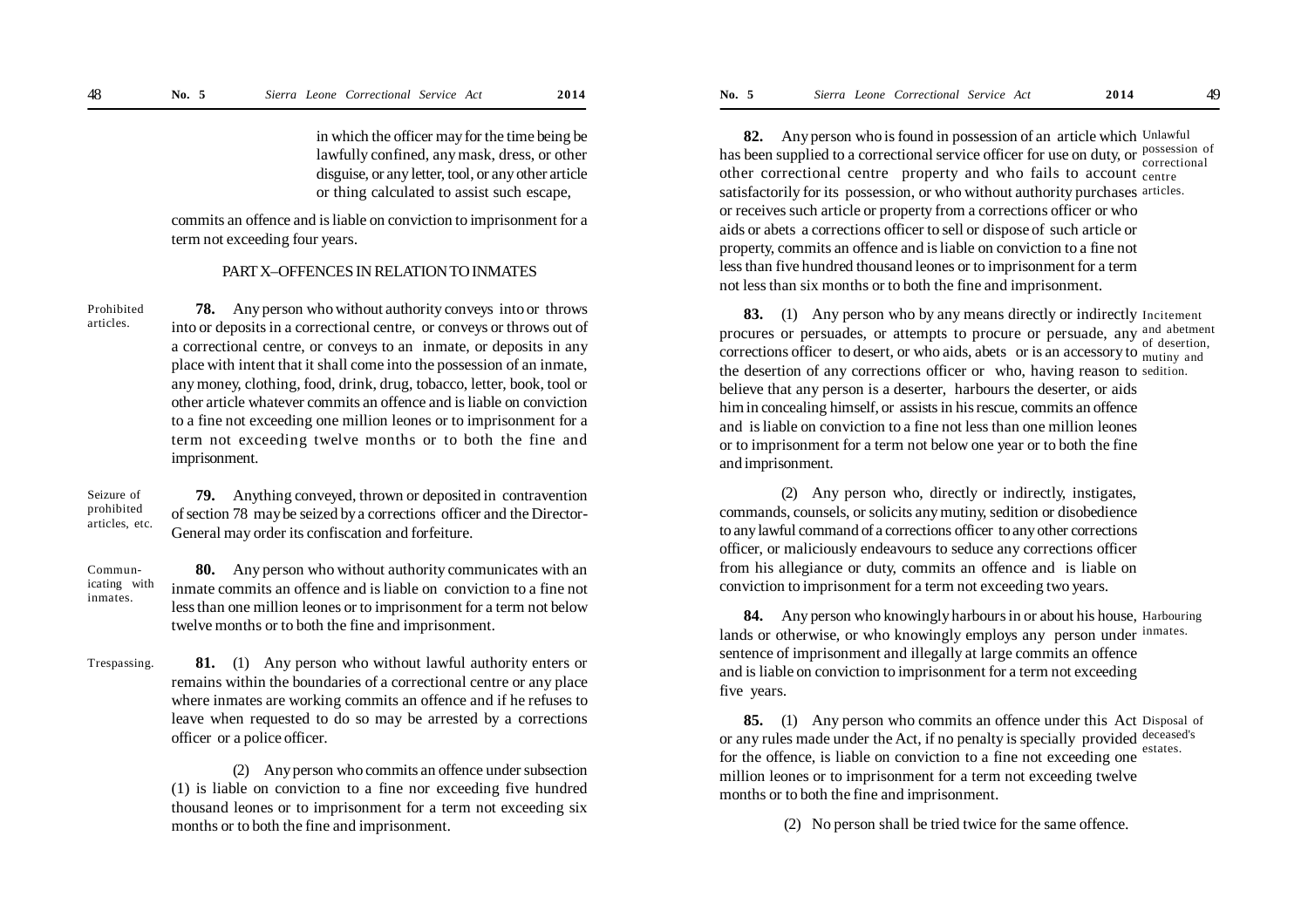#### PART XI–MISCELLANEOUS PROVISIONS

Disposal of deceased's estates.

**86.** (1) The Director-General shall cause to be recorded the name or names of the person or persons to whom in the event of the death in a correctional centre of an inmate without having made a valid will, any money or movable property of the inmate within the correctional centre should be paid or delivered.

(2) In the event of an inmate dying while in custody, a report of the death shall be made to the Local Council Chief Administrator of the locality in which any person entitled to any part of the money or property resides, if in the Provinces and the Chief Administrator shall cause to be paid or delivered such money or property to the person or persons nominated by the inmate under subsection (1); but in any case where the Director-General considers that the money and other personal property could be handled more conveniently by the Administrator and Registrar-General, the Director-General shall deliver the money and property to the Administrator and Registrar-General who shall cause the money or property to be paid or delivered to the person or persons nominated by the inmate under subsection (1).

(3) Any person having in his charge or control any pay, gratuity, allowance or other money or personal property belonging to an inmate who dies while in custody, shall pay or deliver them to the Local Council Chief Administrator or the Administrator and Registrar-General, as the case, may be, who shall dispose of them in accordance with subsection (2).

**87.** The Director-General may, from time to time, appoint Ministers or Priests of any religious faith to be correctional centre Ministers, who may receive such remuneration or re-imbursement of their expenses as may be prescribed. Appointment of correctional centre Ministers.

**88.** (1) The Council shall, from time to time, appoint by notice in the Gazette fit and proper persons to be correctional centre visitors for each correctional centre. Appointment and powers of correctional centre visitors.

(2) The Provincial Secretary, the Local Council Chief Administrator, the Police, Magistrates, a Member of Parliament of the District and all Administrative Officers and Justices of the Peace in any district in which a correctional centre is situated shall be *exofficio* correctional centre visitors of that correctional centre.

(3) A correctional centre visitor may at any time visit a correctional centre in respect of which he is a correctional centre visitor.

(4) A correctional centre visitor may inspect the several wards, cells, yards, solitary confinement cells, and other apartments and divisions of the correctional centre, inspect and test the quality and quantity of the inmates' food, hear the complaints, if any, of the inmates, and question any inmate, and ascertain so far as possible whether this Act, and the rules made under it, and the correctional centre standing orders are adhered to; and shall call the attention of the corrections officer in charge to any irregularity that may be observed in the working of the correctional centre or in the treatment of any inmate and shall perform other duties as may be prescribed.

**89.** (1) It shall be lawful for the Council either on its own Rewards and initiative, or on the recommendation of a Judge of the High Court, or <sup>gratuities.</sup> of a Magistrate, to grant monetary rewards and gratuities to members of the Service for or in respect of-

- (a) wounds or injuries sustained in service or otherwise in the course of duty;
- (b) special acts of bravery, such as-
	- (i) saving or attempting to save life;
	- (ii) saving or attempting to save property from loss by fire, theft, shipwreck, or in other circumstances attended by danger;
- (c) valuable intelligence acquired by personal risk, hardship, or unusual skill;
- (d) any other special or meritorious service,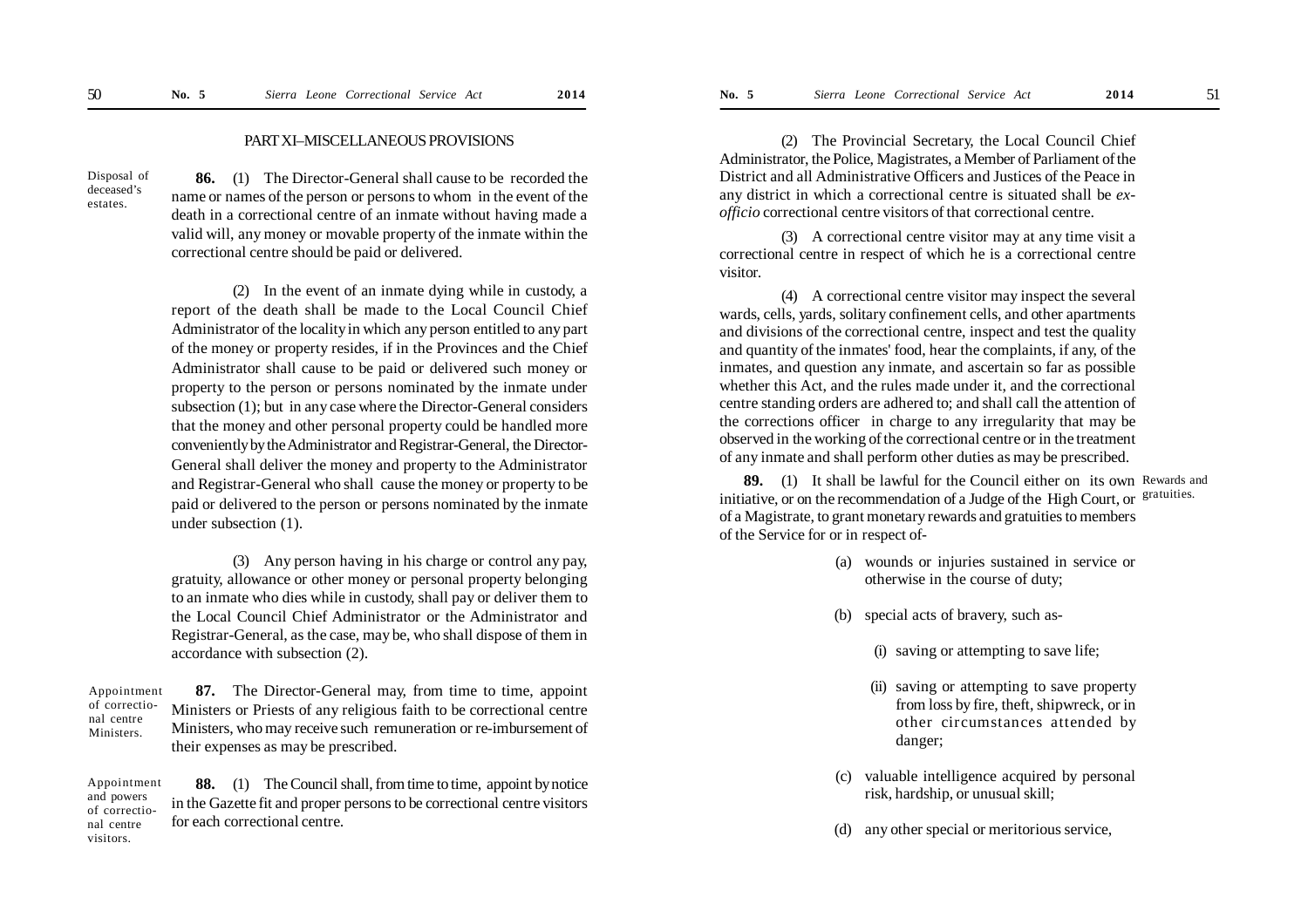but any monetary reward or gratuity exceeding one million leones shall require the sanction of the Minister responsible for finance.

(2) All sums of money granted under subsection (1) shall be paid out of the Consolidated Fund.

**90.** Subject to this Act the Council may make rules for any of the purposes of this Act and may in particular make rules relating to- Power to make Rules.

- (a) the rights of inmates whilst in custody, including matters related to–
	- (i) communications by post, or other prescribed means;
	- (ii) procedure for complaints and representation to correctional centre authorities, the Human Rights Commission and the Ombudsman;
	- (iii) adequate facilities for the proper preparation of defences and appeals, including access to legal practitioners by correctional centre visits or other communication with appropriate regard to the confidentiality of the solicitor/ client relationship and to legal resources;
	- (iv) the rights and special needs of disabled inmates;
	- (v) the avoidance of discrimination on any grounds;
	- (vi) the right to practice a religion of choice, including the observance of daily or periodic rituals and practices;
- (b) the duties and functions of medical officers, visiting justices and Correctional Centres Boards, and other persons authorised to undertake official correctional centre visits, the payment of allowances and the reimbursement of expenses consistent with any relevant law;
- (c) interviews of inmates by police officers in the course of their investigations, which-
	- (i) may include arrangements for taking inmates to crime scenes and their participation in identification processes;
	- (ii) shall have regard to the constitutional rights of the inmates and the role of their legal practitioners;
- (d) the transfer of inmates and the responsibilities of officers and other persons in relation to the security of inmates when being transferred;
- (e) the use of dogs in maintaining good order and security, and other arrangements for the response to unrest and violence within correctional centres;
- (f) schemes for early release and other appropriate arrangements for the rehabilitation of inmates;
- (g) schemes providing support for inmates after their release, including co-operative arrangements with Non-Governmental Organizations, civil society groups, other relevant ministries, agencies, religious bodies and community-based groups;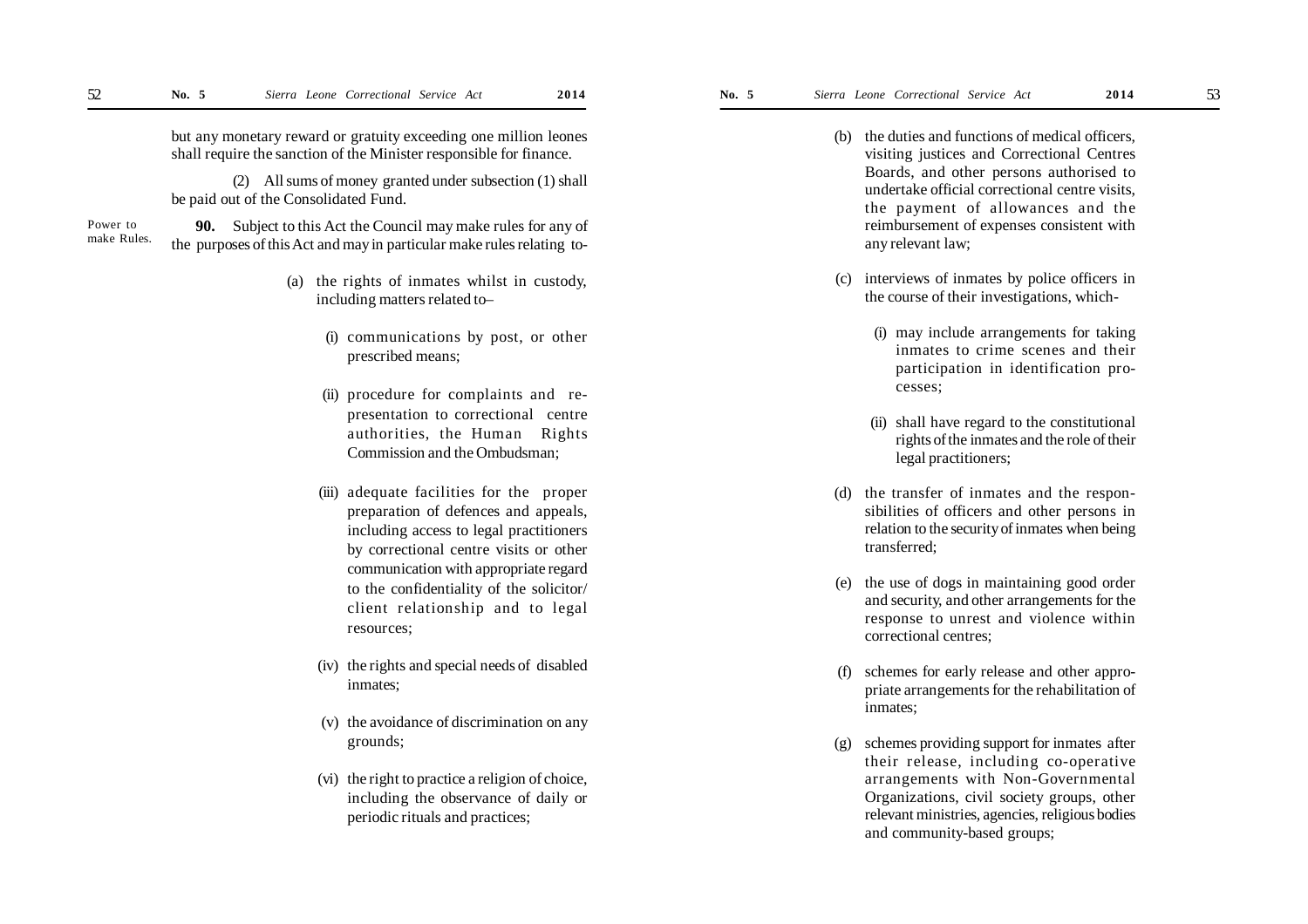- (h) arrangements for female inmates and their children consistent with the rights and obligations of the Convention for the Elimination of Discrimination against women (CEDAW) and Convention on the Rights of the Child (CRC), and in particular the rights of mothers to feed and care for their infant children whilst in correctional centres;
- (i) the encouragement and administration of correctional centre enterprises, educational facilities and skills training programmes;
- (j) reporting, investigating and otherwise dealing with the death of inmates in custody;
- (k) procedures for correctional centre visits and dealing with matters relating to the taking of items, articles and things into correctional centres during visits;
- offences for breach of any regulations, which may provide for penalties or fines not exceeding one million leones or imprisonment for a term not exceeding six months or to both the fine and imprisonment;
- (m) the classification of correctional centres and inmates into categories, and their separation accordingly;
- (n) the duties and responsibilities of corrections officers including the duties and responsibilities of particular classes of the officers;
- (o) the duties of medical and dental officers, the medical inspection of correctional centres and inmates, and the prevention of contagious diseases in correctional centres;
- (p) the safe custody, management, organization, hours, mode and kind of labour and employment, clothing, maintenance, instruction, discipline, treatment, restraint, correction and discharge of inmates;
- (q) the provision of a suitable diet and dietary scale for inmates and conditions under which the diet and scale may be varied;
- (r) the construction, description, equipment and supervision of cells and wards;
- (s) the payment of inmates for work done while in correctional centres and the disposal of products of correctional centre labour;
- (t) the establishment of correctional centres rewards and fines fund and the method of administration of such fund by the Director-General;
- (u) the establishment of inmates' aid associations and societies in connection with discharged inmates and the appointment of officers responsible for the aftercare of inmates;
- (v) the medical examination of inmates confined in any correctional centre or otherwise detained in custody, including detailed personal statistics and histories, and for requiring full and truthful answers to all questions put to those persons with the object of obtaining the statistics and histories;
- (w) the execution of condemned inmates;
- (x) the disposal of inmates' property left unclaimed for a prescribed period including its sale and the disposal of the proceeds of the sale;
- (y) the manner in which the remission of sentences is to be calculated;
- (z) anything which by this Act may or is to be prescribed, and generally for the effective administration of this Act.